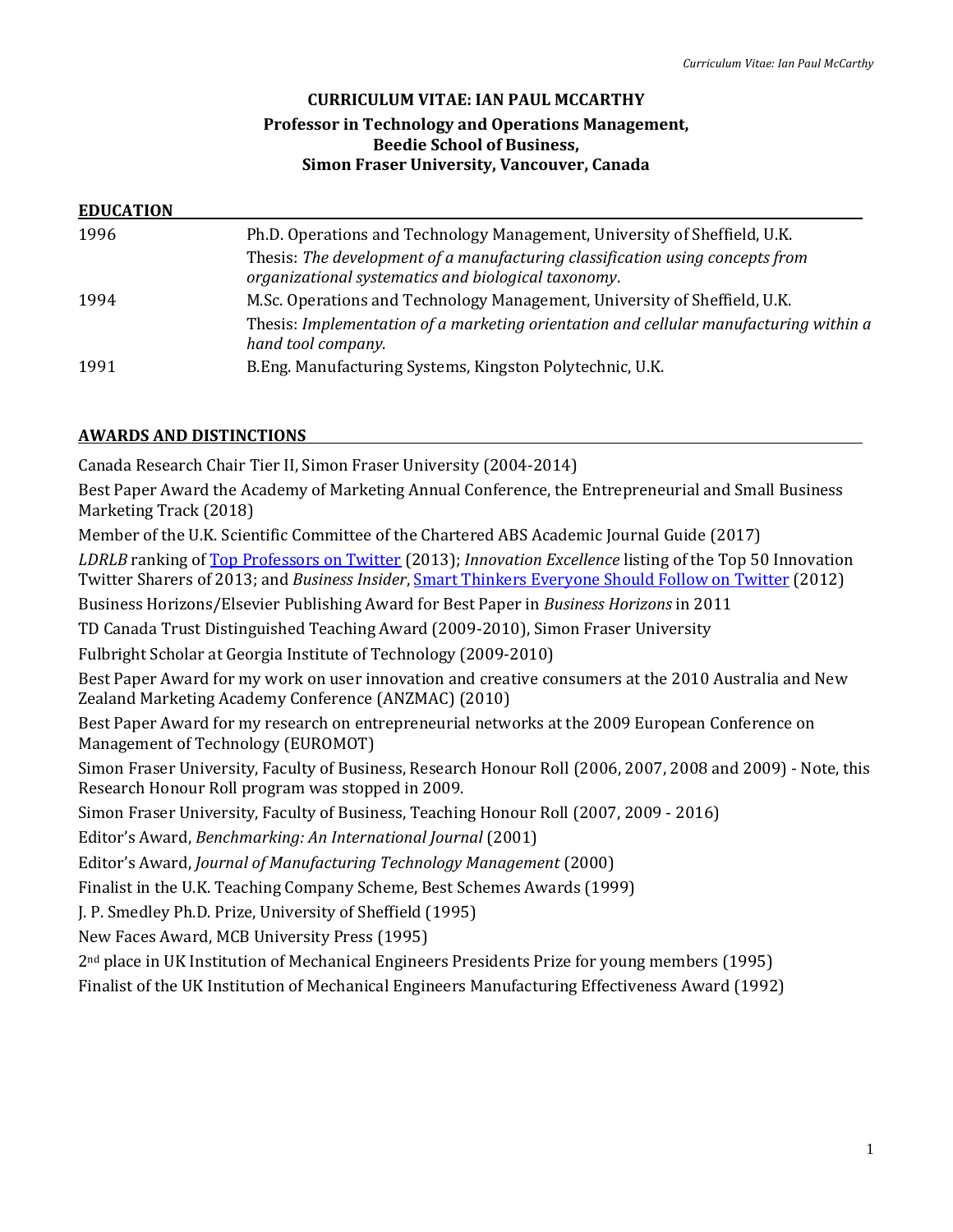### **PROFESSIONAL MEMBERSHIPS AND POSITIONS**

| 2017 - current   | Advisory Board Member of WeVu                                |
|------------------|--------------------------------------------------------------|
| $2014$ – current | <b>Advisory Board Member of CadMakers</b>                    |
| $2017 - 2019$    | Director of the Vancouver Youth Soccer Association           |
| $2013 - 2017$    | Director of Vancouver United F.C.                            |
| $2003$ – current | Member of the Academy of Management                          |
| $1997 - 2005$    | Chartered Engineer, U.K. Institution of Mechanical Engineers |

# **EMPLOYMENT HISTORY AT ACADEMIC INSTITUTIONS**

| Sept. 2010 - current   | Professor and Canada Research Chair (till 2014) of Technology and<br><b>Operations Management</b><br>Beedie School of Business, Simon Fraser University, Canada   |
|------------------------|-------------------------------------------------------------------------------------------------------------------------------------------------------------------|
| May 2014 - April 2017  | Associate Dean of Graduate Programs and Professor of Technology and<br><b>Operations Management</b><br>Beedie School of Business, Simon Fraser University, Canada |
| June 2012 - current    | Director of the CPA Innovation Centre                                                                                                                             |
| Mar. 2003 - Sept. 2010 | Associate Professor and Canada Research Chair of Technology and Operations<br>Management.<br>Beedie School of Business, Simon Fraser University, Canada           |
| Jan. 2007 - July 2007  | Visiting Professor in Technology Management<br>Advanced Manufacturing Research Centre, University of Sheffield, U.K.                                              |
| Mar. 2004 - Current    | Visiting Professor in Technology Management<br>Durham Business School, University of Durham, U.K.                                                                 |
| Sept 1999 - Mar. 2003  | Reader and Head of the Organizational Systems and Strategy Unit (OSSU)<br>Warwick Manufacturing Group, University of Warwick, U.K.                                |
| Oct. 1995 - Sept. 1999 | Lecturer in Manufacturing Systems an Management<br>Manufacturing Systems Management Unit, University of Sheffield, U.K.                                           |
| Dec. 1993 - Oct. 1995  | <b>Research Assistant</b><br>Manufacturing Systems Management Unit, University of Sheffield, U.K.                                                                 |

#### **OTHER EMPLOYMENT HISTORY**

| Oct. 1991 - Dec. 1993 | <b>Project Manager</b><br>Footprint Tools Limited, Sheffield, U.K.                        |
|-----------------------|-------------------------------------------------------------------------------------------|
| Jun. 1991 - Oct. 1991 | <b>Manufacturing Engineer</b><br>Pentagon Radiators (Subsidiary of Alcan), Stafford, U.K. |
| Sep. 1984 - Sep. 1988 | Project and Design Engineer<br>Philips Electronics, Southampton, U.K.                     |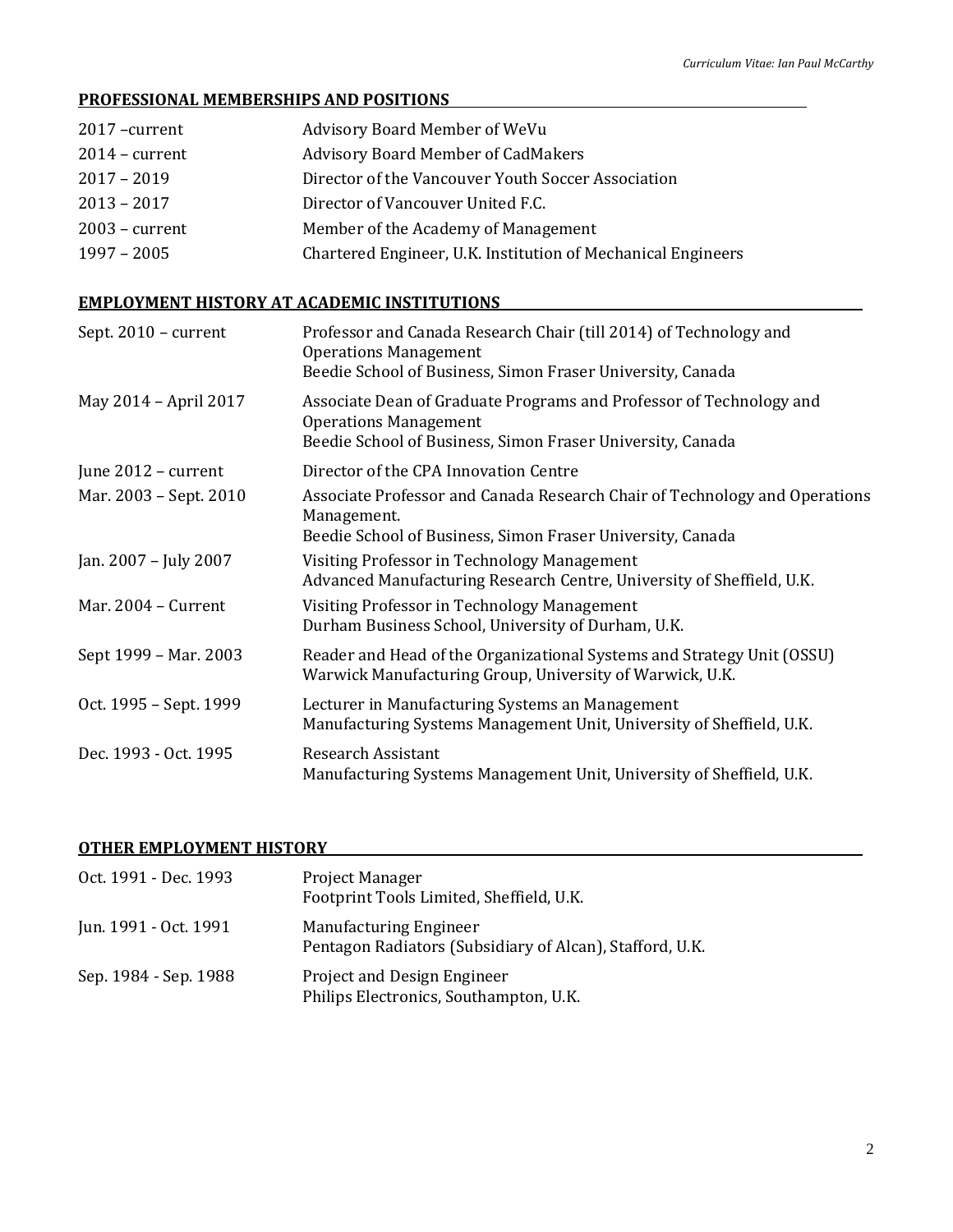#### **PUBLICATIONS**

Summary [Google scholar citation statistics](https://scholar.google.ca/citations?user=Jucbo6oAAAAJ&hl=en) for my journal papers, as of 3<sup>rd</sup> June 2019, are:

- *• Total number of citations = 8,149*
- *• h-index = 29*

#### **Journal Articles (published, accepted or under review)**

Cappa, F., Oriani, R., Peruffo, E., and McCarthy I.P. (revise and resubmit). Big Data, a Valuable Resource in the Digitalized Environment? Unpacking the Effects of Volume, Variety and Veracity on Firm Performance. *Journal of Product Innovation Management.*

McCarthy, I.P, Hannah, D., Pitt, L.F., and McCarthy, J. (accepted) Confronting Indifference Toward Truth: Dealing with Workplace BS, *Business Horizons*.

Robertson J., McCarthy I.P., and Pitt L.F. (accepted). Leveraging Social Capital in University-Industry Knowledge Transfer Strategies: A Comparative Positioning Framework. *Knowledge Management Research & Practice.*

Lee, L., McCarthy I.P. and Hannah D.R. (accepted). Do your employees think your slogan is "fake news?". *Journal of Product & Brand Management.*

Baccarella C.V., Wagner T.F., Kietzmann J.H., and McCarthy I.P. (2018). Social media? It's serious! Understanding the dark side of social media. *European Management Journal.* 36(4): 431-438

McCarthy IP, Silvestre, B.S, von Nordenflycht A., and Breznitz S, M. (2018). A typology of university research park strategies: What parks do and why it matters? *Journal of Engineering and Technology Management* 47, 110-122

Ruckman K. and McCarthy I. P. (2017) Why do some patents get licensed while others do not? *Industrial and Corporate Change.* 26 (4), 667–688

Ruckman, K. and McCarthy, I.P. (2017). Licensing speed: Its determinants and payoffs. *Journal of Engineering and Technology Management* (2017) 46:52–66

McCarthy, I.P., Collard, M. and Johnson, M., 2017. Adaptive organizational resilience: an evolutionary perspective. *Current Opinion in Environmental Sustainability*, 28, pp.33-40.

de Beer, J., McCarthy I. P., Soliman A. and Treen, E. (2017) Click here to agree: Managing intellectual property when crowdsourcing solutions. *Business Horizons* 60 (2), 207-217

Bogers M. et al (2017) The Open Innovation Research Landscape: Established Perspectives and Emerging Themes Across Different Levels of Analysis. *Industry and Innovation*, 24(1), 8-40

Wang, E., Berthon, P., Pitt L. and I. P. McCarthy (2017) Service, emotional labor, and mindfulness. *Business Horizons*, 59(6), 655-661

M.J Bliemel, I.P. McCarthy, and E. Maine. 2016. Levels of Multiplexity in Entrepreneur's Networks: Implications for Dynamism and Value Creation. *Entrepreneurship Research Journal.* 6(3): 247 - 272

Xie, Z., Hall, J., McCarthy, I. P., Skitmore, M., & Shen, L. 2016. Standardization efforts: The relationship between knowledge dimensions, search processes and innovation outcomes. *Technovation*. 48-49. 69-78

Robson, K., Plangger, K., Kietzmann, J.H., McCarthy I.P, and Pitt L.F. 2016. Game on: Engaging customers and employees through gamification. *Business Horizons.* 59 (1), 29–36.

Bogers, M., McCarthy, I. P., & Pitt, L. 2015 Leveraging Users as Innovators: Managing the Creative Potential of Individual Consumers. *Journal of Engineering and Technology Management* 37 (July-September), 3-5

Hannah, D.R., McCarthy, I. P., & Kietzmann, J. 2015. We're leaking, and everything's fine: How and why companies deliberately leak secrets. *Business Horizons*. 58 (6), 659-667

Berthon, P., Pitt, L.F., Kietzmann J.H., and McCarthy I. P. 2015. CGIP: Managing Consumer Generated Intellectual Property. *California Management Review*, 57/4 (Summer): 43-62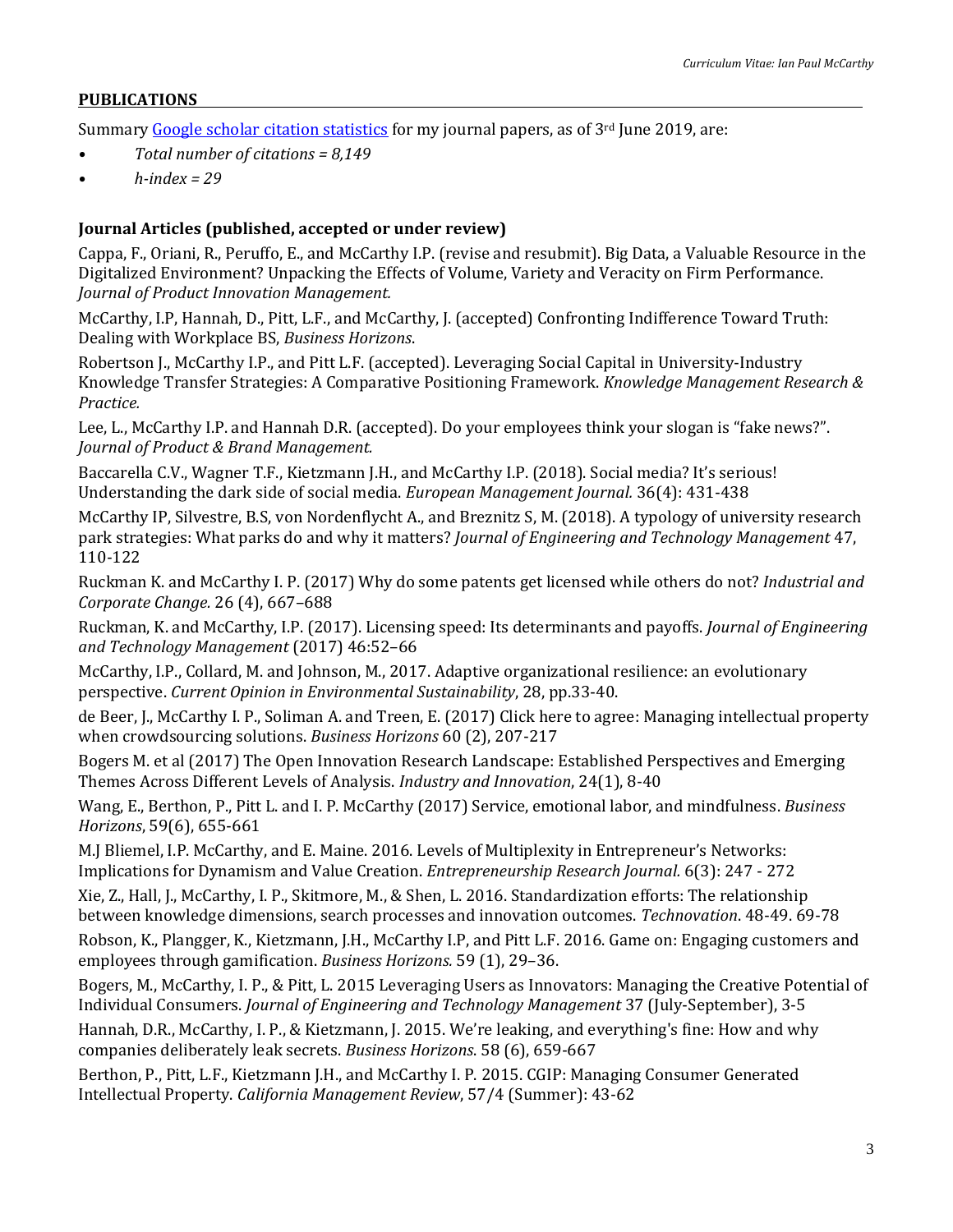# **Journal Articles (Published or Accepted) – continued**

Robson, K., Plangger, K., Kietzmann, J.H., McCarthy I.P, and Pitt L.F. 2015. Is it all a game? Understanding the principles of gamification. *Business Horizons* 58, 411 – 420

Prpic, J., Shukla, P., Kietzmann, J. H., & McCarthy, I. P. 2015. How to Work a Crowd: Developing Crowd Capital through Crowdsourcing. *Business Horizons,* 58 (1), 77-85

Robson, K.E., Plangger, K.A., Kietzmann, J., McCarthy, I., and Pitt, L.F. 2014. Understanding Gamification of Consumer Experiences, *Advances in Consumer Research*, 42, 352-356

Johnson, M. R. & McCarthy I. P. 2014/ Product Recovery Decisions within the Context of Extended Producer Responsibility. *Journal of Engineering and Technology Management* 34, 9-28

Bliemel, M. J., McCarthy, I. P., & Maine, E. 2014. An Integrated Approach to Studying Multiplexity in Entrepreneurial Networks. *Entrepreneurship Research Journal*, 4(4), 367-402.

Malek, K., E Maine & McCarthy I. P. A Typology of Clean Technology Commercialization Accelerators. 2014. *Journal of Engineering and Technology Management*. 32 (April-June): 26-39

McCarthy I. P. 2014. Editorial: Special Issue on User Innovation and the Role of Creative Consumers. *International Journal of Technology Marketing*, 9(4) 1-5

McCarthy, I. P.; Silvestre, B. S. & Kietzmann, J. H. 2013. Understanding Outsourcing Contexts through Information Asymmetry and Capability Fit, *Production Planning and Control*, 24(4-5): 277-283

Kitcher, B.; McCarthy, I. P.; Turner, S. & Ridgway K. 2013. Understanding the Effects of Outsourcing: Unpacking the Total Factor Productivity Variable, *Production Planning and Control*, 24(4-5): 308-317

Xie, Z.J., Hall, J., and McCarthy, I.P. 2012. Review and some Ideas on the Research of Sustainable Development

Innovation. *Science & Technology Process and Policy*, 26(24), 191-195

Kietzmann, J. H., Silvestre, B. S., and McCarthy, I. P. 2012. Unpacking the Social Media Phenomenon: Towards a Research Agenda, *Journal of Public Affairs,* 12(2): 109–119

Campbell, C., Berthon, P., Pitt, L., McCarthy, I., & Plangger, K. 2012. Making a Face: Graphical Illustrations of Managerial Stances Toward Customer Creativity, *Australasian Marketing Journal*, 20, 1, 9-15.

Berthon. P.R., Campbell, C.L., Pitt, L.F., and McCarthy, I. 2011. Creative Consumers: Awareness, Attitude and Action, *Journal of Consumer Marketing*, 28 (7): 500 – 507

McCarthy I. P. & Gordon B. R. 2011. Achieving contextual ambidexterity in R&D Organizations: A Management Control System Approach, *R&D Management*, 43(1): 240-258

Kietzmann, J. H., Hermkens, K. McCarthy, I. P.; & Silvestre, B. S. 2011. Social Media? Get Serious! Understanding the Functional Building Blocks of Social Media, *Business Horizons*, 54, 241—251 **(Winner of the Elsevier Publishing Award for Best Paper in** *Business Horizons* **in 2011)**

McCarthy I. P., Lawrence T. B., Wixted B., & Gordon B. R. 2010. A multidimensional conceptualization of environmental velocity. *Academy of Management Review*, 35(4): 604-626

Bliemel M. J., & McCarthy I. P. 2008. Networks of Dedicated Biotechnology and Service Firms in Vancouver, *Journal of Commercial Biotechnology*, 14(3): 265-273.

Pitt L. & McCarthy I. P. 2008. Connecting Product Innovation Management and Marketing, *Journal of Commercial Biotechnology*, 14(3): 197-200.

McCarthy I. P., Pitt, L. F., Campbell C., van der Merwe R., & Salehi-Sangari E. 2007. Exploiting the Business Opportunities in Bio-Tech Connections: The Power of Social Networks, *Journal of Commercial Biotechnology*, 13(4): 245-257.

Berthon P. R., Pitt, L. F., McCarthy I. P., & Kates S. M. 2007. When Customers Get Clever: Managerial Approaches to Dealing with Creative Consumers, *Business Horizons*, 50(1): 39-47 **(Reviewed in the January 15th 2007 issue of** *The Economist***).**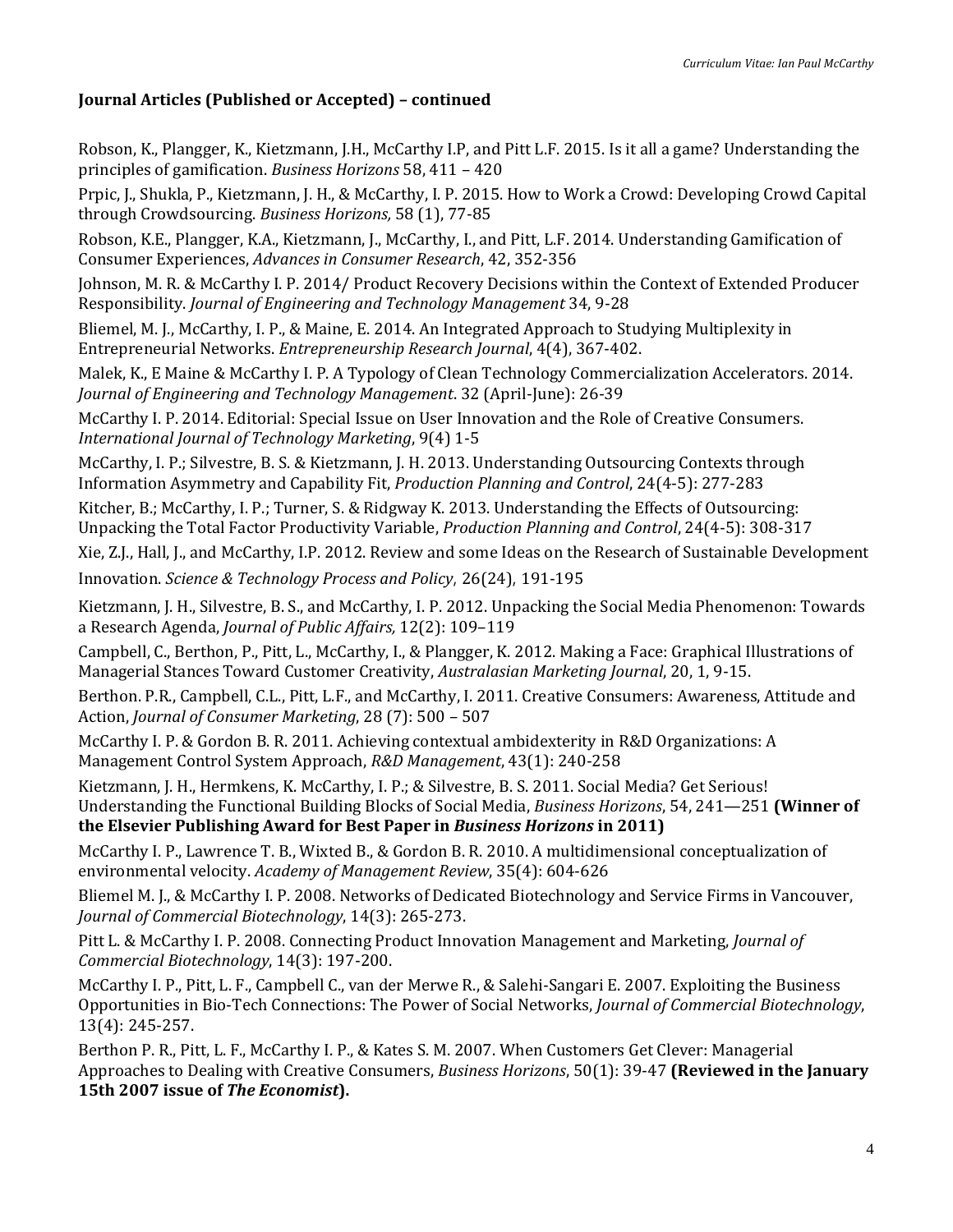# **Journal Articles (Published or Accepted) – continued**

McCarthy I. P., Tsinopoulos C., Allen P. M & Rose-Anderssen C. 2006. New product development as a complex adaptive system of decisions, *Journal of Product Innovation Management*, 23(5): 437-456.

McCarthy I. P. 2005. Toward a phylogenetic reconstruction of organizational life, *Journal of Bioeconomics*, 7(3): 271-307.

McCarthy I. P. 2005. Book Review - 'The Modern Firm' by John Roberts, in *Organization Studies*, 20(8): 1251- 1263.

Rose-Anderssen C, Allen P.M., Tsinopoulos C. & McCarthy I. P. 2005. Innovation in manufacturing as an evolutionary complex system, *Technovation*, 25(10): 1093-1105.

McCarthy I. P. 2004. The what, why and how of mass customization, *Production Planning & Control*, 15(4): 347-351.

McCarthy I. P. 2004. Manufacturing strategy – understanding the fitness landscape, *International Journal of Operations and Production Management*, 24(2): 124-150.

McCarthy I. P. & Anagnostou A. 2004. The impact of outsourcing on the transaction costs and boundaries of manufacturing, *International Journal of Production Economics*, 88(1): 61–71.

McCarthy I. P. 2003. Technology management - a complex adaptive systems approach, *International Journal of Technology Management*, 25(8): 728-745.

McCarthy I. P. & Tsinopoulos C. 2003. Strategies for agility: an evolutionary and configurational approach, *Journal of Manufacturing Technology Management (formally the journal - Integrated Manufacturing Systems)*, 14(2): 103-113.

Rakotobe-Joel T., McCarthy I. P. & Tranfield D. 2003. A structural and evolutionary approach to change management, *Journal - Computational & Mathematical Organization Theory*, 8(4): 337-364.

McCarthy I. P. & Menicou M. 2002. A Classification Schema of manufacturing decisions for the GRAI enterprise modelling technique, *Computers in Industry*, 47(3): 339-355.

Fernandez P., McCarthy I. P. & Rakotobe-Joel T. 2001. An evolutionary approach to benchmarking, *Benchmarking: An International Journal*, 8(4): 281–305. **(Received Editor's Award)**

McCarthy I. P., Frizelle G. & Rakotobe-Joel T. 2000. Complex systems theory - implications and promises for manufacturing organizations, *International J. of Manufacturing Technology & Management*, 2(1–7): 559–579.

McCarthy I. P. & Tan Y. K. 2000. Manufacturing competitiveness and fitness landscape theory, *Journal of Materials Processing Technology*, 107(1-3): 347-352.

Tsinopoulos C. & McCarthy I. P. 2000. Achieving agility using cladistics: an evolutionary analysis, *Journal of Materials Processing Technology*, 107(1-3): 338–346.

Lowe A., Ridgway K., McCarthy I. P. & Atkinson H. 2000. An evaluation model for determining the business process benefits of thixoforming, *Proceedings of the I.Mech.E., Part B Journal of Engineering Manufacture*, 214(1): 11-23(13).

McCarthy I. P., Leseure M., Ridgway K. & Fieller N. 2000. Organisational diversity, evolution and cladistic classifications, *The International Journal of Management Science - OMEGA*, 28: 77–95.

McCarthy I. P. & Ridgway K. 2000. Cladistics: a taxonomy for manufacturing organizations, *Journal of Manufacturing Technology Management (formally the journal - Integrated Manufacturing Systems)*, 11(1): 16- 29. **(Received Editor's Award)**

McCarthy I. P., Leseure M., Ridgway K. & Fieller N. 1997. Building manufacturing cladograms, *International Journal of Technology Management*, 13(3): 269-286.

McCarthy I. P. & Ridgway K. 1995. The implementation of a marketing orientation and focused manufacturing techniques in a hand tool company, *Proceedings of the Institution of Mechanical Engineers Part B Journal of Engineering Manufacture*, 209: 237-243.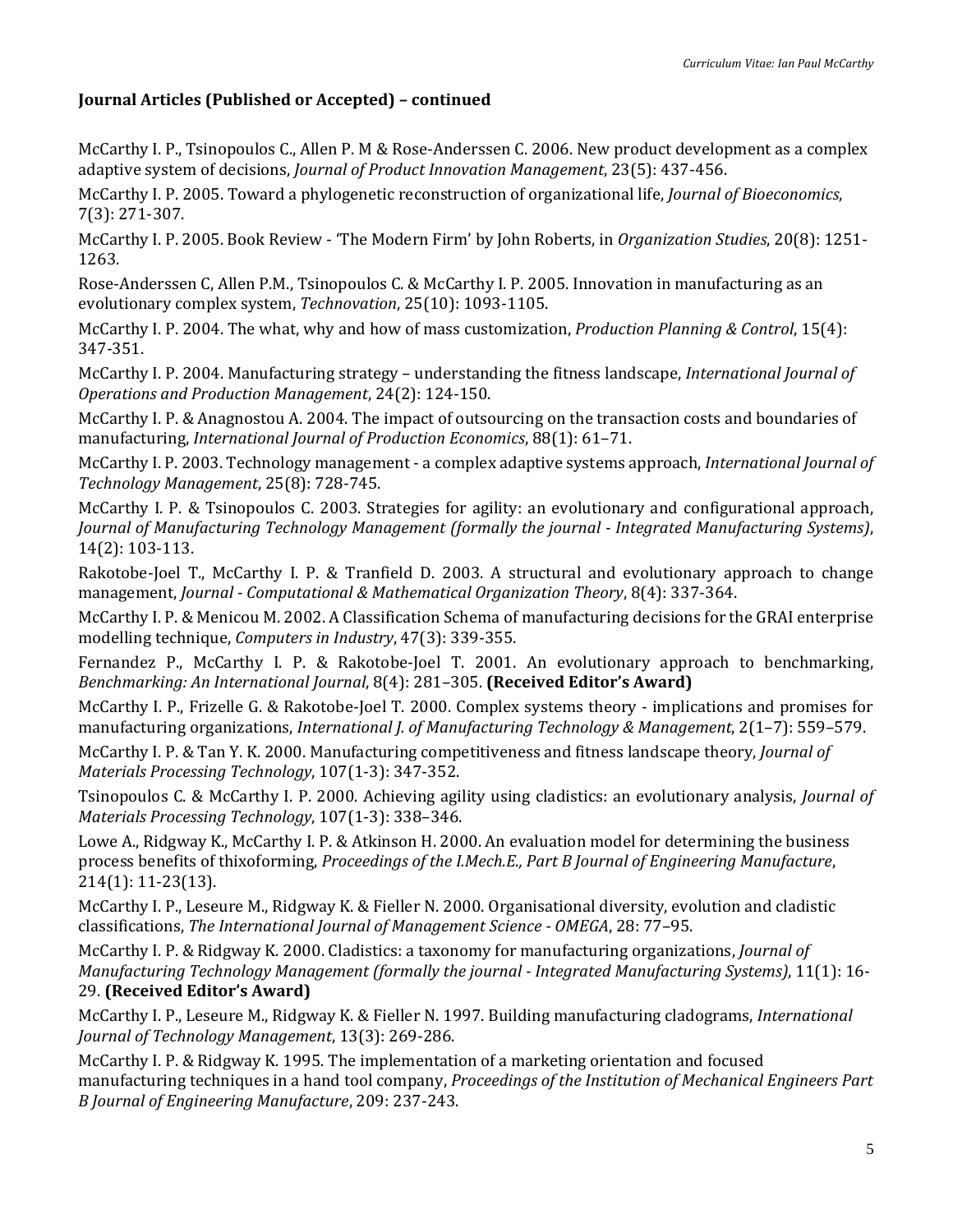### **Journal Articles (Published or Accepted) – continued**

McCarthy I. P. & Ridgway K. 1995. Re-engineering manufacturing systems at presto engineers cutting tools, *Business Change & Re-engineering - the Journal of Corporate Transformation*, 2(4): 31-33.

McCarthy I. P. 1995. Manufacturing classification: lessons from organisational systematics and biological taxonomy, *Journal of Manufacturing Technology Management (formally the journal - Integrated Manufacturing Systems)*, 6(6): 37-49. **(Received a New Faces Award from the Publishers)**

### **Book Chapters and Edited Conference Proceedings**

McCarthy, I., Plangger, K., Robson, K., Kietzmann, J. & Pitt, L. (2019) Dynamic game plans: using gamification to entrain strategic renewal with environmental velocity." in *Handbook of Strategic Renewal* edited by Aybars Tuncdogan, Adam Lindgreen, Frans van den Bosch and Henk Volberda and published by Routledge.

Plangger, K., Kietzmann, J., Robson, K., Pitt, L., & McCarthy, I. 2016. Experiences with Gamification: The MDE Framework. In *Marketing Challenges in a Turbulent Business Environment* (pp. 491-491). Springer International Publishing.

McCarthy I. P., Pitt L. F. & Berthon P. R. 2011. Service Customization Through Dramaturgy, in *Mass Customization – Engineering and Managing Global Operations*. Editors: Flavio S. Fogliatto, and Giovani J. C. da Silveira, pages: 43-64, Springer, London.

McCarthy I. P. & Gordon B. 2010. Leveraging dynamic capabilities: A contingent management control system approach. *In Strategic Reconfigurations: Developing Dynamic Capabilities in Rapid-Innovation Based Industries*. Editors: Wall, S., Zimmerman, C., Klingebiel, R. and Lange, D., pages 13-33 Edward Elgar: Cheltenham, U.K.

Calinescu A., Efstathiou A., MacCarthy B., McCarthy I. P., Deshmukh A., Parmee I. & Machwe A. Agent-based modelling in manufacturing supply networks: potential benefits and open questions, in *Coping with Complexity: Understanding and Managing Complex Agent-Based Dynamic Networks Series Title - Complex Systems and Interdisciplinary Science*. World Scientific.

McCarthy I. P. & Gillies J. M. 2003. Organizational diversity, configurations and evolution, in E. Mitleton-Kelly (ed.), *Complex Systems and Evolutionary Perspectives of Organisations*, pp. 71-98, Elsevier, London, ISBN 0- 08-043957-8.

Gillies J. M. & McCarthy I. P. 2002. Adaptable networks: perspectives from a business context, in R. James & A. Miles (eds.), *Managed Care Networks – Principles and Practice*, pp. 65 – 91, Aesculapius Medical Press, London, ISBN 1 903044 27 8.

McCarthy I. P. 2000. E-business and manufacturing managers, in A. Jolly (ed.), *Second Edition of the Institute of Management's Skills & Training Handbook*, pp. 12-17, Kogan Page, London, ISBN 0-7494-3173-3.

McCarthy I. P. & Rakotobe-Joel T. (eds.). 2000. *Proceedings of the International Conference on Complexity and Complex Systems in Industry*, 19th – 20th Sept., University of Warwick, pp. 1-652, ISBN 0 902683 50 0.

Ridgway K., Mort N. & McCarthy I. P. 1999. Automation, in J. G. Webster (ed.), *Wiley Encyclopaedia of Electrical and Electronics Engineering*, Vol. 2, pp. 141-146, John Wiley & Sons, New York, ISBN: 0471390526.

McCarthy I. P. & Ridgway K. (eds.). 1998. *Proceedings of the International Conference on Stimulating Manufacturing Excellence in Small and Medium Sized Enterprises*, 20 -22 April 1998, Sheffield Academic Press, University of Sheffield, ISBN 1-85075-902-2.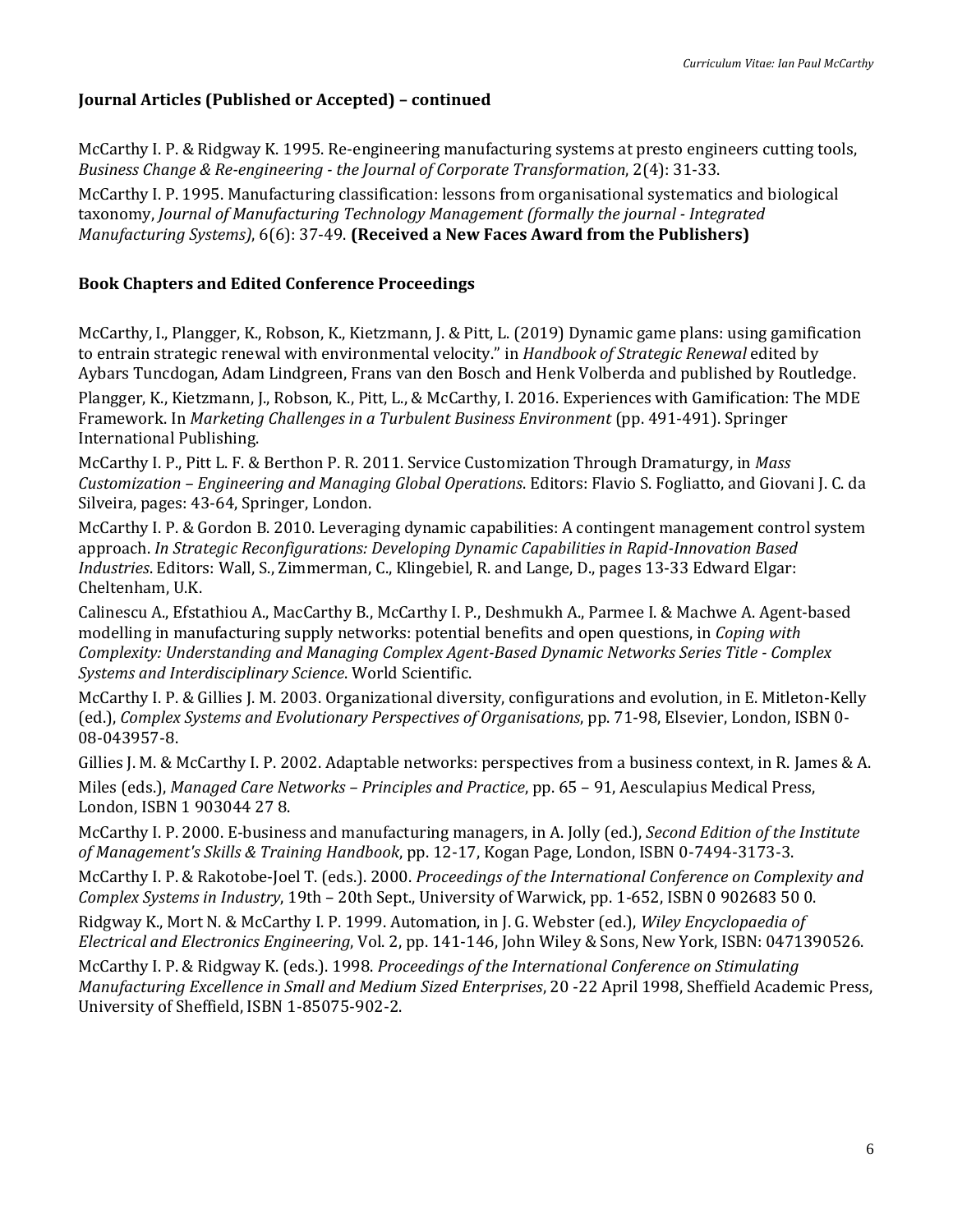### **Refereed Conference Proceedings**

Ferguson S.L., Pitt L., McCarthy I.P. and Rousseau W. (2018) Scaling a Hobby Business: the Case of JM Reid Bamboo Rods, *Proceedings of the Academy of Marketing Annual Conference*, University of Stirling, July 2018, Best Paper Award, Entrepreneurial and Small Business Marketing Track

Ian Paul McCarthy, Mark Collard, Michael R Johnson (2017). Adaptive organizational resilience: an evolutionary perspective. *The Symposium on Learning and Innovation in Resilient Systems*. 23rd and 24th of March 2017 in Heerlen, the Netherlands

Linda Lee, Ian Paul McCarthy, Debbis Ellis (2017). Customer cohort climates: A conceptual model for group service encounters. *Academy of Marketing Science Conference,* United States.

Plangger K. and McCarthy I.P. 2014. Understanding Gamification of Consumer Experiences. *ACR Conference 2014*

McCarthy, I. P., Johnson, M. R. & Gordon, B. R. 2011 Knowledge Management in R&D Organizations: A Management Control System Approach. HICSS, pp.1-10, 44th *Hawaii International Conference on System Sciences*

What is a creative consumer? A contingency theory of how their motivations and appropriations affect firm responses. *British Academy of Management*, Birmingham, UK, 16th September 2011

Colin Campbell, Pierre R. Berthon, Leyland F. Pitt, and Ian McCarthy. 2010. Creative Consumers: Awareness, Attitude & Action - Instrument & Preliminary Results, *Proceedings of the Australian and New Zealand Marketing Academy Conference*, Christchurch, New Zealand, 2010 **(Best Paper Award)**

Arechavala V., R., & McCarthy, I. (2010). Business models in technology-based firms: A cognitive approach to regional differences. In Technology Management for Global Economic Growth (PICMET), *2010 Proceedings of PICMET '10*: (pp. 1-10) ISBN: 978-1-4244-8203-0

M. Bliemel, McCarthy I. P. & Maine E. 2009. In Search of Entrepreneurial Network Configurations: Using Q-Analysis to Study Network Structures and Flows. 2009 European Conference on Management of Technology (EUROMOT). September 6th-8th, Glasgow **(Best Paper Award)**

McCarthy I. P. & Gordon B. R. 2008. R&D and Management Control, *R&D Management Conference*, 17th – 20th June, Ottawa.

McCarthy I. P., Wixted B., Lawrence T. & Gordon B. 2008. A Multi-dimensional conceptualization of environmental velocity. *Presented at the 2008 Annual Meeting of the Academy of Management, August 8-13, 2008.*

Drori I. & McCarthy I. P. 2008. Organizational Tracks and the Temporal and Content Fit between Context and Archetype Characteristics. *Presented at the 2008 Annual Meeting of the Academy of Management, August 8-13, 2008.*

Bliemel M. & McCarthy I. P. 2008. The Structure and Flows of Entrepreneurial Networks: A Q-analysis Approach. *Presented at the 2008 Annual Meeting of the Academy of Management, August 8-13, 2008.*

McCarthy I. P. Wixted B., Lawrence T. & Gordon B. 2007. A Multi-dimensional conceptualization of environmental velocity. *Organization Science Editor's Panel & Paper Development Workshop*, at INFORMS, November 3, 2007

Bliemel M., McCarthy I. P. & Maine E. 2007. Networks and High-Tech Innovation in Vancouver: An Application of Q-Analysis to ISRN Interviews" *ISRN MCRI II 9th Annual Conference*, Vancouver, BC.

McCarthy, I. & Gordon, B. 2007. Contingent Management Control: A Dynamic Capability Instrument for New Technology-Based Firms, Conference on Organizational Design at the European Institute for Advanced Management Studies, April 17<sup>th</sup>, 2007, Brussels, Belgium.

Wixted, B., McCarthy, I. P., & Gordon, B. 2007. What's changing? Re-Examining the Components of Environmental Velocity. Presented at the 2007 Annual Meeting of the Academy of Management *Doing Well By Doing Good* August 3-8, 2007.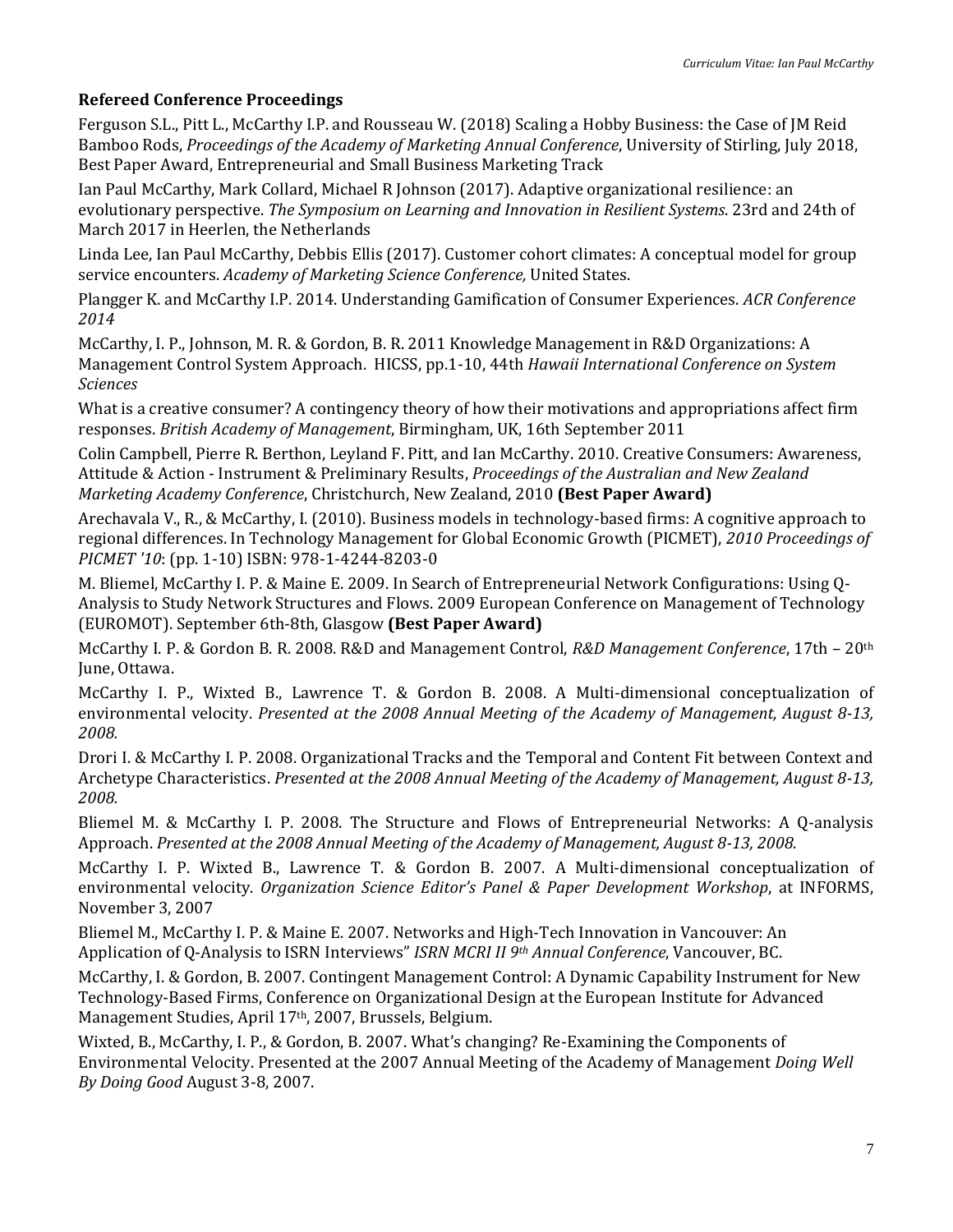Gordon, B. & McCarthy, I. P. 2007. Management Control Systems and R&D Knowledge Creation Trajectories: A Contingency Framework. Presented at the 2007 Annual Meeting of the Academy of Management *Doing Well By Doing Good* August 3-8, 2007.

Pitt L., Kates S., McCarthy I. P. & Berthon P. 2006. When Consumers Get Creative, What Should Firms Do? Organizational Responses to Consumer Innovativeness, *35th European Marketing Academy Conference*, 24th – 26th May 2006, Athens, Greece.

Calinescu A., Efstathiou A., MacCarthy B, McCarthy I.P., Deshmukh A., Parmee I., & Machwe A. 2004. Agentbased modelling in manufacturing supply networks: potential benefits and open questions, in *Proceedings of The Challenge of Complexity Conference***,** 27th-28th September, Los Angeles, California.

Tsinopoulos C. & McCarthy I P. 2003. Investigating the effect of decisions in new product development: a complex systems approach, in *Proceedings of Portland International Conference of Management and Engineering Technology- PICMET 03*, Chapter 17, Portland, ISBN: 1890843083.

Tsinopoulos C. & McCarthy I. P. 2003. Investigating the effect of decisions in new product development: a study of SMES' practices, in *Proceedings of the Sixth SMESME International Conference*, Athens, Greece.

Tsinopoulos C. & McCarthy, I. P. 2002. New product development as a complex system of decisions, in *Proceedings of 2002 IEEE International Engineering Management Conference*, Cambridge, 2: 761-765, ISBN: 0780373855.

McCarthy I. P. 2002. Manufacturing decisions for the GRAI enterprise modelling technique, in *Proceedings of the Fifth SMESME International Conference*, 13th–15th May, Ashcroft International Business School, U.K., pp 196 – 202, ISBN 1-900-432-39-0.

Fernandez P. & McCarthy I. P. 2002. An evolutionary classification of electronics manufacturers, in Frizelle G. & Richards H. (eds.), in *Proceedings of the 2002 Conference of the Manufacturing Complexity Network (Tackling industrial complexity: the ideas that make a difference)*, 9th–10th April, University of Cambridge, U.K., pp 387 – 403, ISBN 1-902546-24-5.

Tsinopoulos C. & McCarthy I. P. 2002. An evolutionary classification of the strategies for drug discovery, in Frizelle G. & Richards H. (eds.), in *Proceedings of the 2002 Conference of the Manufacturing Complexity Network (Tackling industrial complexity: the ideas that make a difference)*, 9th–10th April, University of Cambridge, U.K., pp 373 – 386, ISBN 1-902546-24-5.

McCarthy I. P. 2002. Manufacturing fitness and NK models, in Frizelle G. & Richards H. (eds.), in *Proceedings of the 2002 Conference of the Manufacturing Complexity Network (Tackling industrial complexity: the ideas that make a difference)*, 9th–10th April, University of Cambridge, U.K., pp 27- 41, ISBN 1-902546-24-5.

Fernandez P., McCarthy, I. P., Mena, C. & Viesca C. 2001. Mass customization in the digital age, in *Proceedings of World Congress on Mass Customization and Personalization*, 30th Sept – 2nd October, Hong Kong University of Science and Technology, pp 467 – 475.

Tsinopoulos C & McCarthy I. P. 2001. The evolution of strategies for drug discovery: From accidental discovery to rational drug design, in *Proceedings of The R&D Management Conference, R&D Opportunity, Technology and entrepreneurship*, 6th-7th September, Dublin, pp 467–75.

McCardle E. & McCarthy I. P. 2001. Developing an online business community, in *Proceedings of 17th NCMR*, 4th–6th September, Cardiff University, pp.313 – 319, ISBN 1 86058 325 3.

Sewell S. & McCarthy I. P. 2001. E-business and its role in Small Business Networks, in *Proceedings of SMESME Conference*, 14th–16th May, Aalborg University, Denmark, pp. 214 - 222, ISBN 87-89867-81-5.

Gillies J. & McCarthy I. P. 2000. Complex systems thinking: key insights for the social sciences and an industrial application, in *Proceedings of International Conference – Complexity and Complex Systems in Industry*, 19th –20th September, Warwick University, U.K., pp. 332 – 344, ISBN: 0 902683 50 0.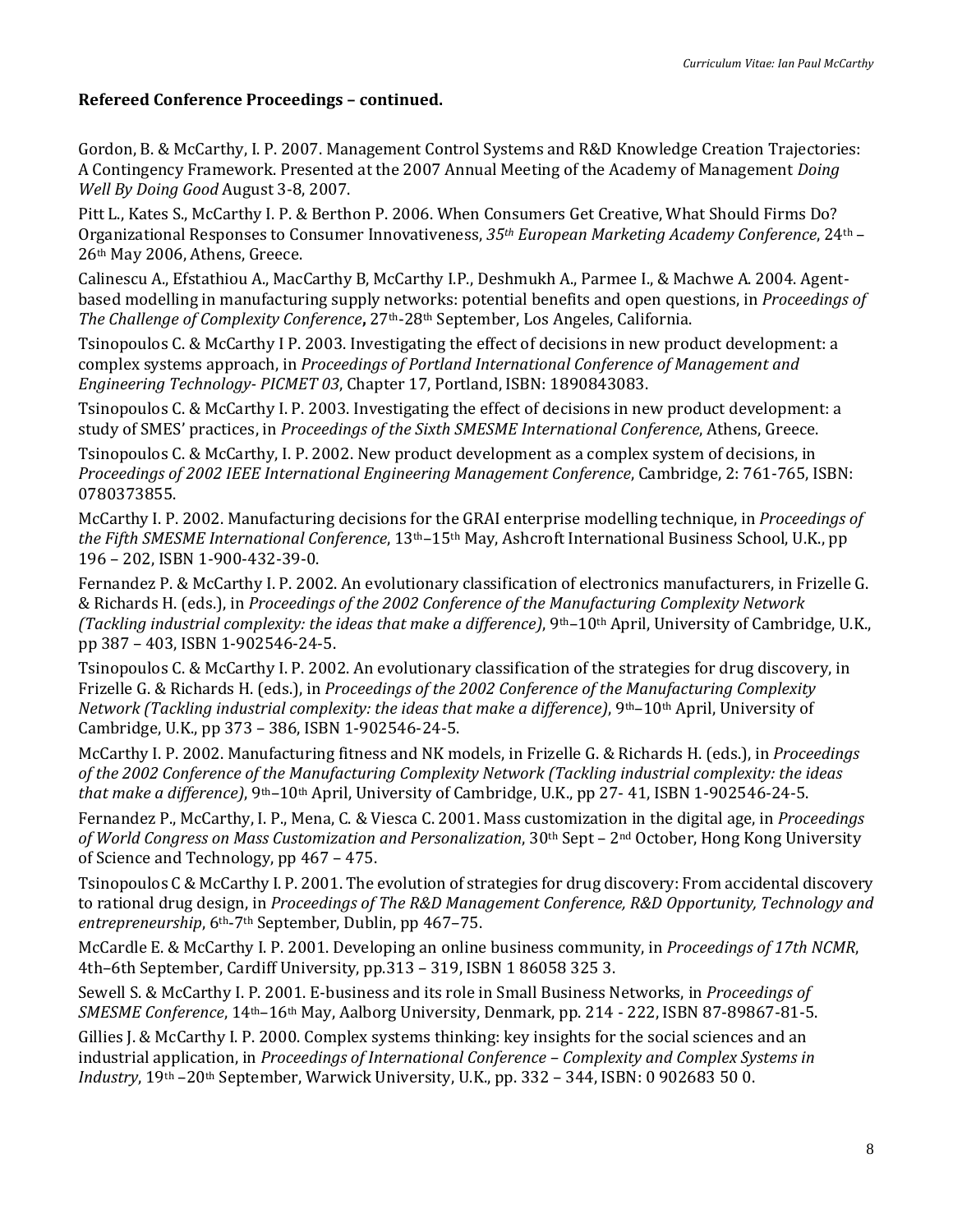Mena C., Fernandez P. & McCarthy I. P. 2000. Supply chains for mass customization , in *Proceedings of the 2000 IEEE International Conference on Management of Innovation and Technology (ICMIT)*, 12th-15th November, Singapore, pp. 777 – 781.

McCarthy I. P. 2000. SME survival and manufacturing fitness, in Proceedings of SMESME 2000, University of Coventry, 17th – 19th April, 2000, pp. 88 – 96, ISBN 090549862

Tsinopoulos C., McCarthy I. P. & Rakotobe-Joel T. 2000. Filling the missing link in TQM through organizational learning for the manufacturing process improvement, in *Proceedings of International Association for the Management of Technology, 9th International Conference*, Miami, USA, 21st–25th Feb.

Rakotobe-Joel T. & McCarthy I. P. 2000. Complex system theory: implications and promises for manufacturing organisations, in *Proceedings of 9th Annual Industrial Engineering Research Conference*, 21st-23rd May, Cleveland, Ohio.

Tsinopoulos C. & McCarthy I. P. 1999. Achieving agility using cladistics: an evolutionary analysis, in *Proceedings of the 15th International Conference on Computer-Aided Production Engineering (CAPE 99)*, 19th– 21st April, Durham, U.K., pp 566 – 573, ISBN 0 9535558 0 1.

Tan Y. K. & McCarthy I. P. 1999. Manufacturing competitiveness and fitness landscape theory, in *Proceedings of the 15th International Conference on Computer-Aided Production Engineering (CAPE 99)*, 19th–21st April, Durham, U.K., pp 574 – 581, ISBN 0 9535558 0 1.

Menicou M. A. & McCarthy I. P. 1999. Competing through capabilities: a decision-aid methodology for manufacturing SMEs, in *Proceedings of SMESME '99*, University of Plymouth, U.K., 29th–31st March, pp 143 – 152, ISBN1-84102 035 4.

McCarthy I. P. 1998. Cladistics: a tool for analysing patterns of organisational evolution, in *Proceedings of International Conference - Organisations as Complex Evolving Systems*, 4th-5th December, University of Warwick, U.K., pp 63 – 73, ISBN 0 902683 40 3.

Price D. & McCarthy I. P. 1998. A product costing system for a make-to-order manufacturing company, in *Proceedings of the Fourteenth National Conference on Manufacturing Research*, University of Derby, September, pp 663 - 672, ISBN 1 86058 172 2.

Menicou M. & McCarthy I. P. 1998. Modeling manufacturing systems using GRAI and decision science techniques, in *Proceedings of the Fourteenth National Conference on Manufacturing Research*, September, University of Derby, U.K., pp 397 - 404, ISBN 1 86058 172 2.

Leseure M., McCarthy I. P. & Chapman G. 1998. The cost of complexity, in *Proceedings of the Eighth International Manufacturing Conference*, 12th-14th May, National University of Singapore, pp. 240-245, ISBN: 981-04-0209-0.

Shaw N. & McCarthy I. P. 1998. Graduate employment in SMEs - the graduate's perspective, in *Proceedings of the International Conference on Stimulating Manufacturing Excellence in Small and Medium Sized Enterprises*, 20th-22nd April, University of Sheffield, U.K., pp 317 - 323, Sheffield Academic Press, ISBN 1-85075-902-2.

Shaw N. & McCarthy I. P. 1998. Graduate employment in SMEs - the company's perspective, in *Proceedings of the International Conference on Stimulating Manufacturing Excellence in Small and Medium Sized Enterprises*, 20th-22nd April, University of Sheffield, U.K., pp 311 - 316, Sheffield Academic Press, ISBN 1-85075-902-2.

McCarthy I. P. 1998. Technology transfer to SMES - the teaching company scheme, in Proceedings of Conference on Growth and Job Creation in SMEs, 7<sup>th</sup> - 9<sup>th</sup>January, Mikkeli, Finland, ISBN 951-702-694-3.

Leseure M. & McCarthy I. P. 1997. Managing the complexification of industrial organisations, in J. J.-G. Chen & A. Mital (eds.) Proceedings of Advances in Industrial Engineering Applications and Practice II, pp 541 - 546, 12th-15th Nov., San Diego, USA, ISBN 0-9654599-2-6.

McCarthy I. P., Leseure M. & Ridgway K. 1997. An evolutionary approach to the classification of manufacturing systems, in *Proceedings of International Conference on Industrial Engineering and Production Management*, 20th–24th October, Lyon, France, pp 407 - 417, ISBN 0-9654-5992-6.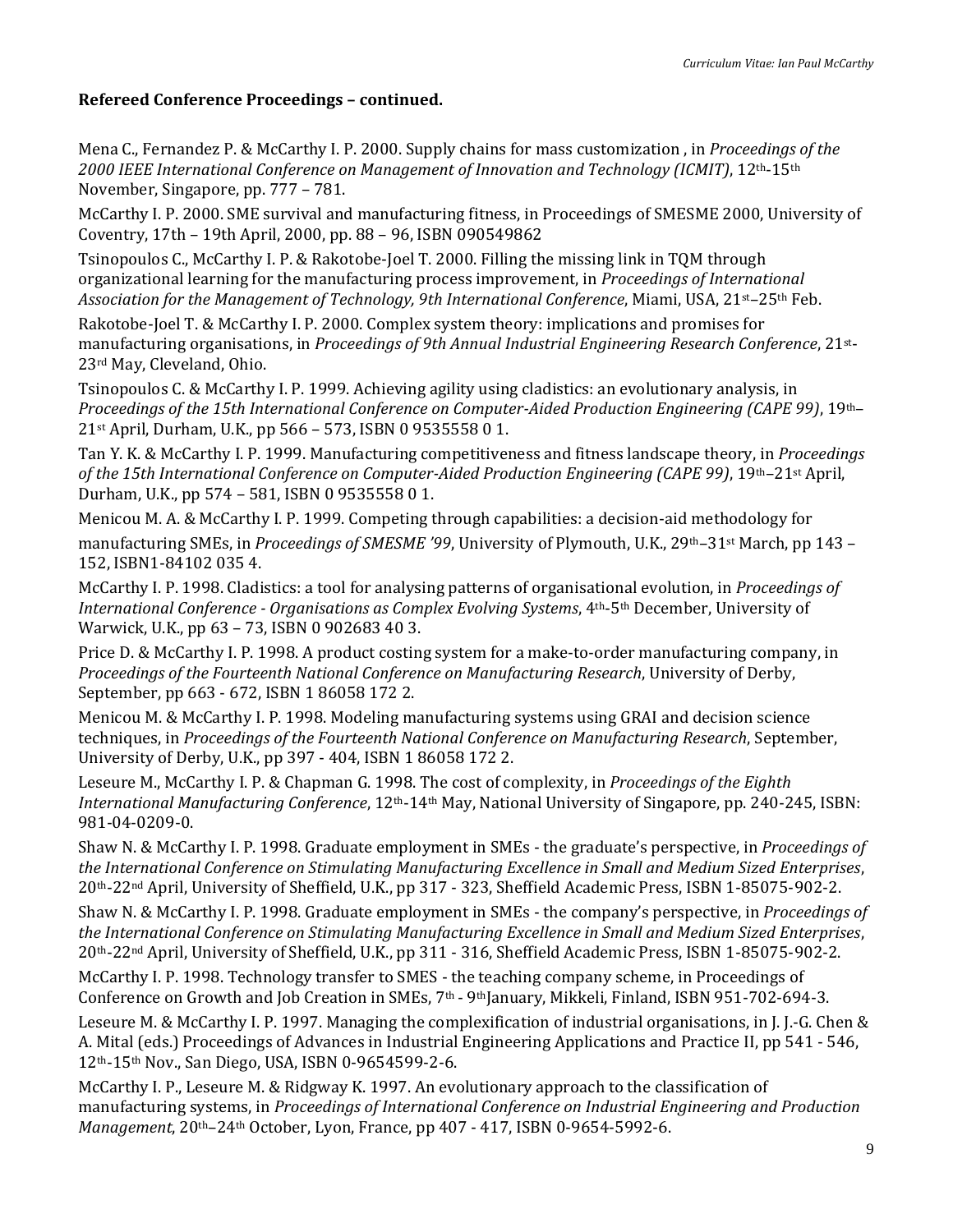McCarthy I. P. & Leseure M. 1997. Achieving manufacturing competitiveness using cladistic classifications, in *Proceedings of the 10th ADM Conference on Design Tools and Methods in Industrial Engineering*, 17th-19th September, University of Florence, pp 25 - 35, ISBN 88-7957-113-3.

McCarthy I. P. 1997. Structured tools and methodologies for small and medium sized manufacturing enterprises, in *Proceedings of the 10th ADM Conference on Design Tools and Methods in Industrial Engineering*, pp 57 - 67, ISBN 88-7957-113-3, University of Florence, 17 - 19 September, 1997

Todd A., Ridgway K. and McCarthy I. P. 1997. A numerical taxonomy of the design process, *Proceedings of the 10th ADM Conference on Design Tools and Methods in Industrial Engineering*, 17th-19th September, University of Florence,pp 15 - 25, ISBN 88-7957-113-3.

McCarthy I. P. & Leseure M. 1997. Sustaining manufacturing - emulation or diversity? in *Proceedings of the Thirteenth National Conference on Manufacturing Research*, 9th – 11th September, Glasgow Caledonian University, U.K., pp 326 - 330, ISBN 0141-229-0255.

Leseure M. & McCarthy I. P. 1997. Systematization of manufacturing enterprises, in Proceedings of *International Conference on Managing Enterprises - Stakeholders, Engineering, Logistics and Achievement*, 22nd – 24th July, Loughborough University, U.K., pp 171 177, ISBN 1 86058 066 1.

McCarthy I. P. & Ridgway K. 1996. A portrait of manufacturing complexity, *Proceedings of the Twelfth National Conference on Manufacturing Research*, pp 141 - 146, University of Bath, ISBN 1 85790 031 6

McCarthy I. P. & Ridgway K. 1996. Manufacturing systematics, *Proceedings of the Twelfth National Conference on Manufacturing Research*, pp 146 - 151, University of Bath, September, ISBN 1 85790 031 6.

McCarthy I. P. & Ridgway K. 1996. GRAI modeling in the design and justification of a cellular manufacturing System, in *Proceedings of the 1996 Simulation Conference - The Society for Computer Simulation International*, 21 - 25July, Portland, USA, pp 211 - 217, ISBN 1-56555-098-6.

McCarthy I. P. & Ridgway K. 1996. Understanding manufacturing complexity, in *Proceedings of The Second International Conference on Managing Integrated Manufacturing*, 26 – 28 June, Leicester, U.K., pp 277 - 283, ISBN 0 952 8403 0 8.

McCarthy I. P. & Ridgway K. 1995. Re-engineering using decision centre process modelling, in *Proceedings of 11th National Conference on Manufacturing Research*, ISBN 0-7484-0400-7, 12 - 14 September, De Montfort University, U.K., pp 810-814.

Ridgway R., Scaife R., Murphy J., Dawson S., & McCarthy I. P. 1994. Innovation and implementation of appropriate technologies in mature industries, in *Proceedings of 27th International symposium on automotive technology and automation*, 31 October - 4 November, Aachen, Germany.

McCarthy I. P. & Ridgway K. 1994. Introducing focused manufacturing and cellular manufacturing in a traditional company, in *Proceedings of 27th International symposium on automotive technology and automation*, 31 October - 4 November, Aachen, Germany.

Chodari A., Ridgway K., & McCarthy I. P. 1994. The development of a generic model for the production management systems of a make to stock company, in *Proceedings of Institute of Electrical Engineers Proc. Conf, Factory 2000*, 3 - 5 October, York, U.K., pp 196 - 202, ISBN 0-85296-626-1.

Ridgway R., Scaife R., Murphy J., Dawson S., & McCarthy I. P. 1994. Innovation and implementation of technology in mature industries, in *Proceedings of Institute of Electrical Engineers Proc. Conf, Factory 2000*, 3 - 5 October, York, U.K., pp 19 - 24, ISBN 0-85296-626-1.

McCarthy I. P. & Ridgway K. 1994. Technology transfer the cellular manufacturing approach, TCS Footprint Tools, in *Proceedings of Institute of Electrical Engineers Proc. Conf, Factory 2000*, 3 - 5 October, York, U.K., pp 25 - 32, ISBN 0-85296-626-1.

Ridgway K., Chodari A. & McCarthy I. P. 1994. A model of the production management systems in a make to stock company, in *Proceedings of 10th National Conference on Manufacturing Research*, 5 - 7 September, Loughborough, U.K., pp 208 - 212, ISBN 0-7484-0254-3.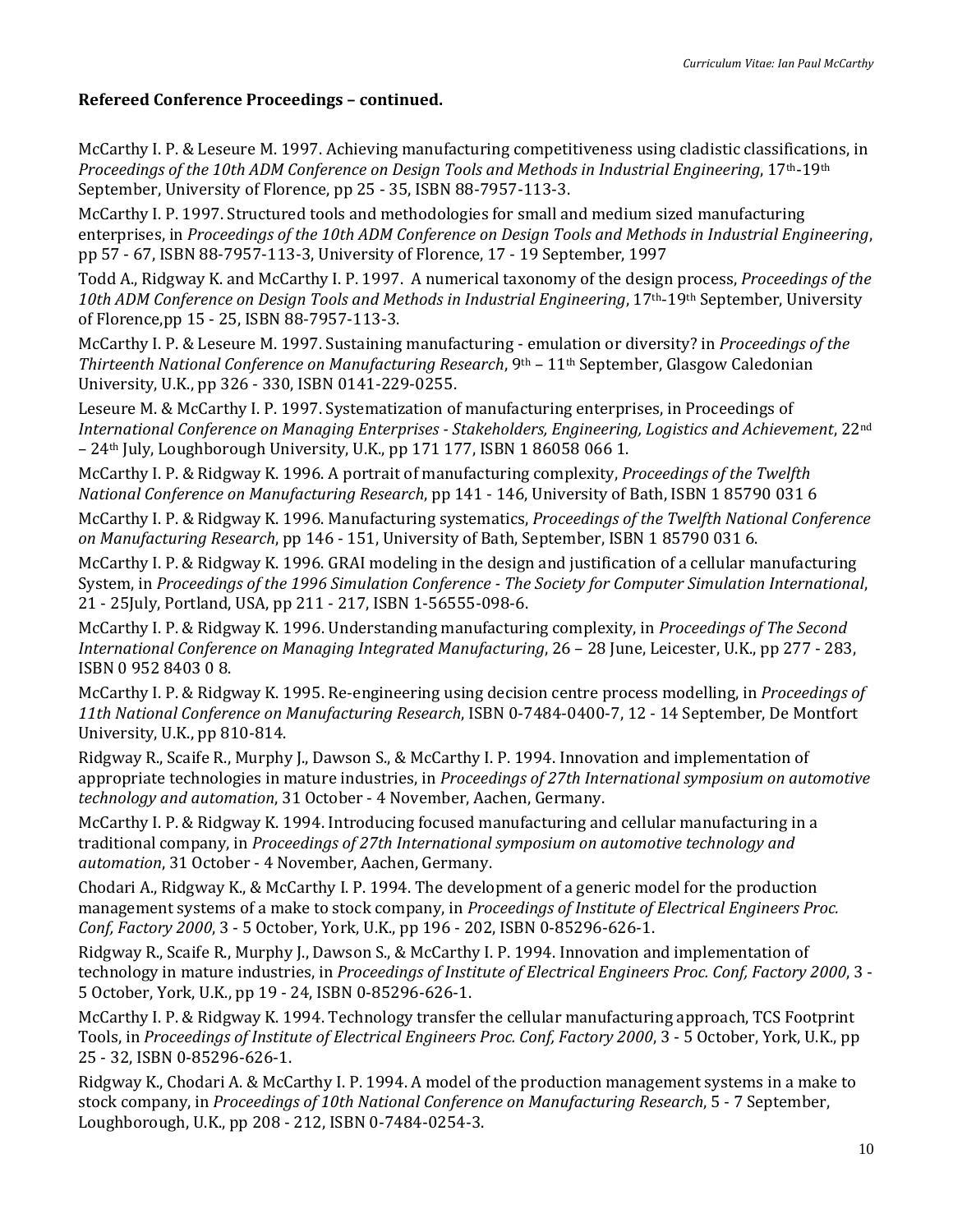Ridgway K., Scaife R., Murphy J., Dawson S., & McCarthy I. P. 1994. Innovation and implementation of technology in mature industries, in *Proceedings of 10th National Conference on Manufacturing Research*, 5 - 7 September, Loughborough, U.K., pp 65 - 69, ISBN 0-7484-0254-3.

McCarthy I. P. & Ridgway K. 1994. Introducing focused and cellular manufacture in a traditional manufacturing company, in *Proceedings of 10th National Conference on Manufacturing Research*, 5 - 7 September, Loughborough, U.K., pp 159 - 63, ISBN 0-7484-0254-3.

McCarthy I. P. & Ridgway K. 1994. Introducing focused manufacturing and cellular manufacturing in a traditional manufacturing company, in *Proceedings of 11th conference of the Irish Manufacturing Committee*, 31 Aug - 2nd September, Belfast, U.K., pp 687 - 696, ISBN 0-85389-5341.

Ridgway R, Scaife R., Murphy J., Dawson S., & McCarthy I. P. 1994. Innovation & implementation of appropriate technologies in mature industries, *Proc. of TTI Conference*, 19th July, London, pp 210 – 215.

McCarthy I. P. & Ridgway K. 1994. Technology transfer the cellular manufacturing approach, in *Proceedings of TTI Conference*, 19th July, London, pp 216 - 221

McCarthy I. P. & Ridgway K. 1994. Introducing focused manufacturing and cellular manufacturing in a traditional manufacturing company (problems and solutions), in *Proceedings of CAPE 10*, 7 - 9 June, Palermo, Italy, pp 659 – 667.

### **SELECTION OF MEDIA REPORTS AND RECOGNITION**

My paper *Social Media? Get Serious! Understanding the Functional Building Blocks of Social Media* (2011) currently has 3,927 citations (Google Scholar) and was ranked by *Science Direct* as the 3rd most viewed article published in its portfolio of business, management and accounting journals in 2015. The same paper is also listed by *[Ex Libris](http://www.exlibrisgroup.com/category/MostPopularArticles)* as one of the most viewed research articles in 2012. The ranking is based on publications across all disciplines (science to arts), and papers published in the last 70 years. Also, using the 2016 Google Scholar metrics this paper was th[e most highly cited paper](http://beedie.sfu.ca/newsroom/2016/08/top-of-the-charts-beedie-professors-top-google-metrics-list/) in the previous five years across all business, economic and management journals.

Interview for *[Benefits Canada](https://www.benefitscanada.com/benefits/health-wellness/pokemon-go-engagement-health-outcomes-short-lived-study-finds-92667)* on the gamification on workplace health and wellness.

My work on creative consumers (Berthon et al. 2007) was reported on in *[The Economist](http://www.economist.com/node/8511851)* and the *[Huffington](https://www.huffingtonpost.ca/liisa-atva/consumers-as-cocreators_b_11060218.html)  [Post.](https://www.huffingtonpost.ca/liisa-atva/consumers-as-cocreators_b_11060218.html)*

My work on gamification was reported in the *[Huffington Post](https://www.huffingtonpost.ca/liisa-atva/gamification-business-model_b_8038962.html)*.

The *[Globe and Mail](http://www.theglobeandmail.com/report-on-business/careers/business-education/top-50-twitter-profs-include-these-canadian-b-school-teachers/article13794308/)* reported that I was included on LDRLB's list of top 50 professors to follow on Twitter.

My research in *Academy Management Review* on industry dynamics (McCarthy et al. 2010) was reported on by *ACCN, the Canadian Chemical News (L'Actualité chimique canadienne),* which is Canada's publication for chemical professionals and used by *[Deloitte](http://dupress.com/articles/beyond-the-math-preparing-for-disruption-and-innovation-in-the-us-electric-power-industry/)* to report on the future of the US electric power industry.

I was invited to write an Op Ed for the *[Vancouver Sun](http://www.vancouversun.com/business/2035/Entrepreneurship+innovation+must+taught/7618255/story.html)* on the teaching of innovation and entrepreneurship (27th November 2013).

Interview by the *[Globe and Mail](http://www.theglobeandmail.com/report-on-business/careers/business-education/can-creativity-be-taught-b-schools-join-the-debate/article9707891/)* for an article on teaching of innovation and entrepreneurship in business schools.

Video interviews for the *Refinery Leadership Partners* on the myths and future of innovation management.

McCarthy I. P. 2001. Coping with Complexity, *Warwick Debate: A Future for Manufacturing* (U.K. Secretary of State for Trade and Industry, CEO Siemens & the Economics Editor of the Financial Times).

McCarthy I. P. 1988. An approach for understanding the diversity of dynamic systems. A letter published in *Complexity*, Volume 3, Number 7 September 1998, pp. 11, John Wiley & Sons, Inc. ISSN 1076-2787.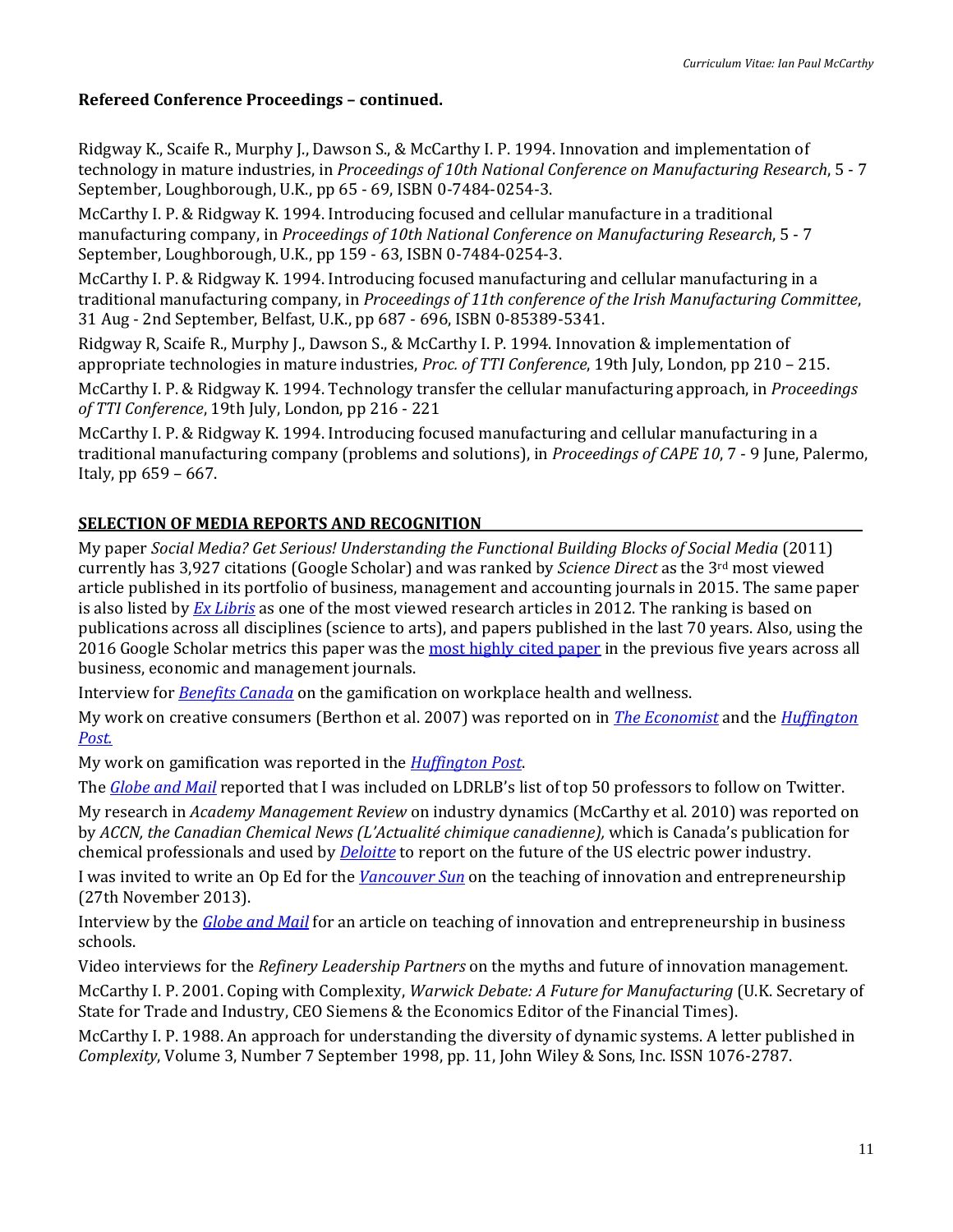### **PhD AND MASTERS SUPERVISION**

Emily Treen, Simon Fraser University. *User innovation* – in progress.

Pooria Assadi, Simon Fraser University. *Empirical Investigation of the Causes and Effects of Misconduct in the U.S. Securities Industry –* in progress.

Karen Robson, Completed 2016. Simon Fraser University. *Understanding Creative Consumers: Implications for Intellectual Property and Brand Management*.

Linda Lee, KTH Royal Institute of Technology. Complete 2016. *Customer interactions and service experience*s.

Brian Gordon, Simon Fraser University. Completed 2012. *Technologies for Exploration and the Pursuit of Innovation: Three Essays on Strategic Knowledge Creation and Schumpeterian Competition*

Martin Bliemel, Simon Fraser University. Completed 2010. *Entrepreneurial Networks: A Review, Methodology and Typology.*

Christos Tsinopoulos, University of Warwick. Completed 2003. *The Evolution of Drug Discovery Strategies*, (Senior Supervisor).

Pavel Fernandez, University of Warwick. Completed 2003. *Mass Customization: An Evolutionary Management Approach*, (Senior Supervisor).

Michalis Menicou, University of Sheffield. Completed 2002. *Modeling the Decision Architecture of Manufacturing Systems*, (Senior Supervisor).

Yong Kiang Tan, University of Sheffield. Completed 2000. *A fitness landscape model for manufacturing strategy*, (Senior Supervisor).

Michel Leseure, University of Sheffield. Completed 1999. *Manufacturing cladistics: using phylogenetic classifications to understand and manage the complexification of manufacturing systems* (Senior Supervisor).

Muhammad Aslam Chodari, University of Sheffield. Completed 1998. *Development of a generic model for manufacturing management systems* (Committee Member).

# **RESEARCH GRANTS AND CONTRACTS**

 $(P = Principal Investment and C = Co-investigator)$ 

- C Fulbright Canada Community Leader (\$8,000) Exploring Indigenous Ways of Knowing (IWOK) and Business Studies
- C SSHRC Insight Grant (\$472,500) Rethinking intellectual property rights for open innovation 2013 2018
- C SSHRC Insight Grant (\$155,000) Using Interfirm Transaction Networks to Characterize Sector and Value Chain Architectures - 2013 – 2016
- C Community Trust Endowment Fund (\$856,500) Human Evolutionary Studies Program 2011 2016
- P Fulbright New Century Scholar Program VI Regional Workshop (\$54,000) Managing and measuring the impact of university research parks and incubators: The Rio experience - 2010
- P Small SSHRC Award (\$11,880) *New product development collaborations and management control systems,*  2009 - 2010
- P Canada Research Chair (\$500,000) *Canada Research Chair in Technology and Operations Management*, 2009 - 2014
- P Fulbright New Century Scholar Program (US\$30,000) *The Diversity and Effectiveness of University Research Parks,* 2009 – 2010
- P Accelerate (\$15,000) *Internship Study: Standardized Modular Components for Clean Energy Technologies*, 2009
- P SSHRC (\$157,000) *How do university research parks help their firms?* 2008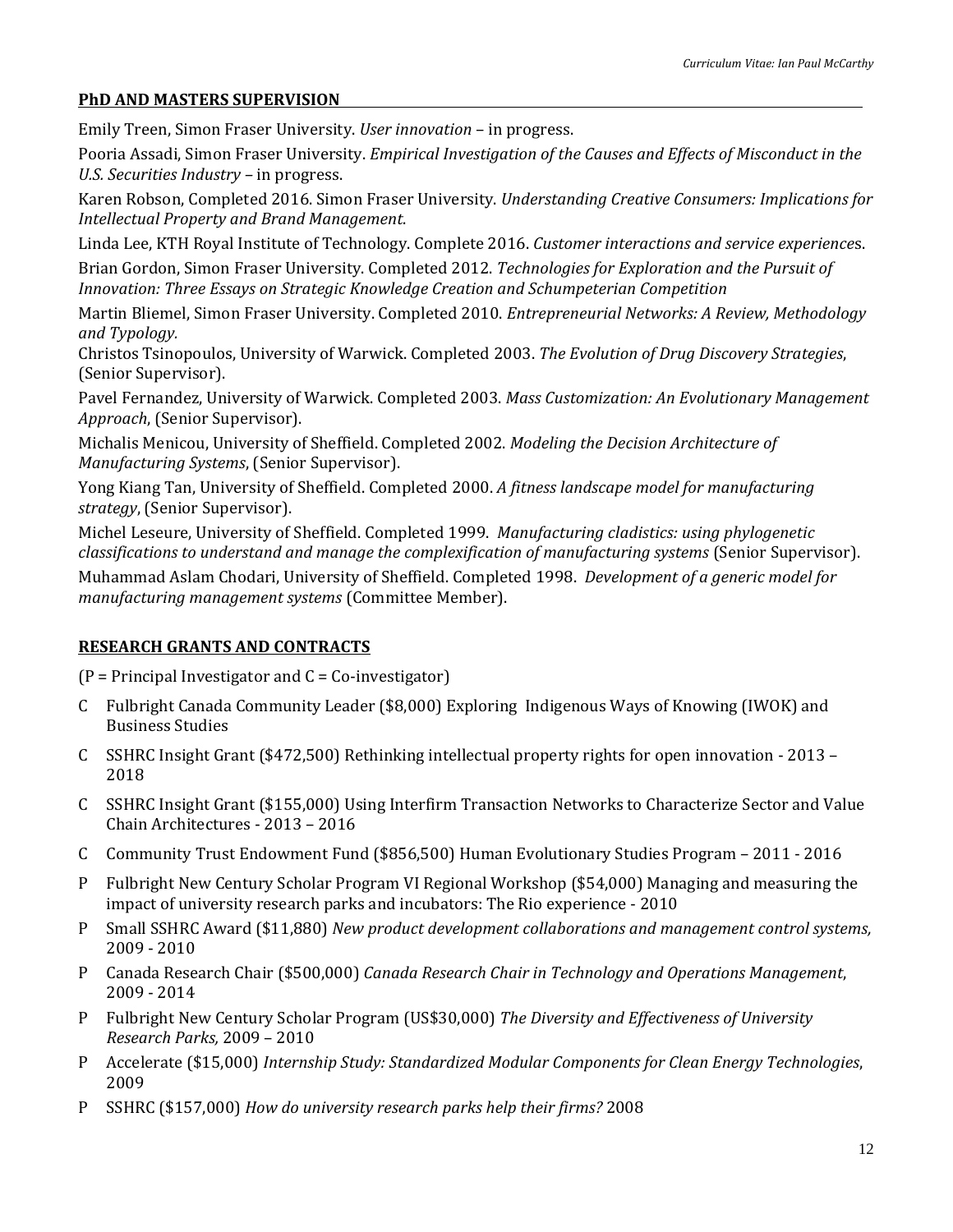# **RESEARCH GRANTS AND CONTRACTS – continued.**

- P University of Sheffield (\$25,000) *Support for the study of science parks*, 2007
- P AstraZeneca (\$1,500) *Support for a biotechnology management research network,* 2006
- P Merck Frosst (\$1,500) *Support for a biotechnology management research network,* 2006
- P SFU Business (\$3,000) *Research Colloquium - Creative Consumers and the Innovation Process*, 2006
- C Michael Smith Foundation for Health Research (\$50,000) *Interdisciplinary Team Generating Research on Complex Patients*, 2006
- P Merck Frosst (\$5,000) *Support for a biotechnology management research network,* 2005
- P SSHRC (\$102,000) *Performance measurement and benchmarking of biotechnology firms,* 2004
- P Simon Fraser University (\$59,294) *Infrastructure grant for a centre for biotechnology management*, 2004
- P British Columbia Knowledge Development Fund (\$118,589) *Infrastructure grant for a centre for biotechnology management*, 2004
- P Canada Foundation for Innovation (\$118,589) *Infrastructure grant for a centre for biotechnology management*, 2004
- P Canada Research Chair (\$500,000) *Canada Research Chair in Technology and Operations Management*, 2004 – 2009
- P IRAP (\$15,000) *BC biotechnology talent: supply and demand*, 2003
- P President's Research Grants Fund (\$10,000) *Mass customization in the pharmaceutical industry*, 2003
- P EPSRC IMRC (£339,642) *Future organizational forms - strategies for operations and technology management*, 2002
- P EPSRC IMRC (£165,986) *A framework for measuring, costing, and managing complexity*, 2002
- P Izodia/IMechE (£2,000) *IT practices in U.K. manufacturing*, 2002
- P Institution of Mechanical Engineers (£9,000) *Benchmarking report for MX2002 competition*, 2002
- P Institution of Mechanical Engineers (£9,000) *Benchmarking Report for MX2001 Competition*, 2001
- P SQW (£16,000) *Study and workshops for the formation of an ICT Cluster in the Coventry/Warwickshire/Solihull region*, 2001
- C EPSRC IMI (£174,000) *Assessing the supply chain costs in the food and drink industry*, 2001
- P HEROBaC (£74,839) *Online industrial networks*, 2001
- P HEROBaC (£75,791) *Search, exploration and discovery strategies for new products (Pharmaceuticals) Network*, 2001
- P Institution of Mechanical Engineers (£9,400) *Benchmarking report for MX2000 competition*, 2000
- P EEF (£26,500) *Future of U.K. manufacturing report*, 2000
- P EPSRC (£251,780) *Managing new product development as a complex system of decisions*, 2000
- P ERDF (£525,000) *Online business network and collaboration*, 2000
- C ESRC Priority Network (£205,000) *Industrial regeneration: sustainable improvement programs*, 1999
- C ERDF (£1,200,000) *Ibberson manufacturing centre*, 1999
- P ESRC and Mandall Engineering TCS (£76,904) *New business and product development*, 1999
- P EPSRC. (£116,159) *Using cladistics, Q-Analysis & measures of complexity to achieve change*, 1999
- P EPSRC and George Jowitt and Sons TCS (£80,120) *To develop and introduce new quality initiatives*, 1998
- P University Research Fund and industrial consortium (£6,000) *Scoping study: modeling methodologies for SMEs*, 1998
- C EPSRC. (£225,000, with the University of Leeds, and £119,823 awarded to the University of Sheffield) *Packaging supply chains: analysis, methods, tools & benchmarking*, 1998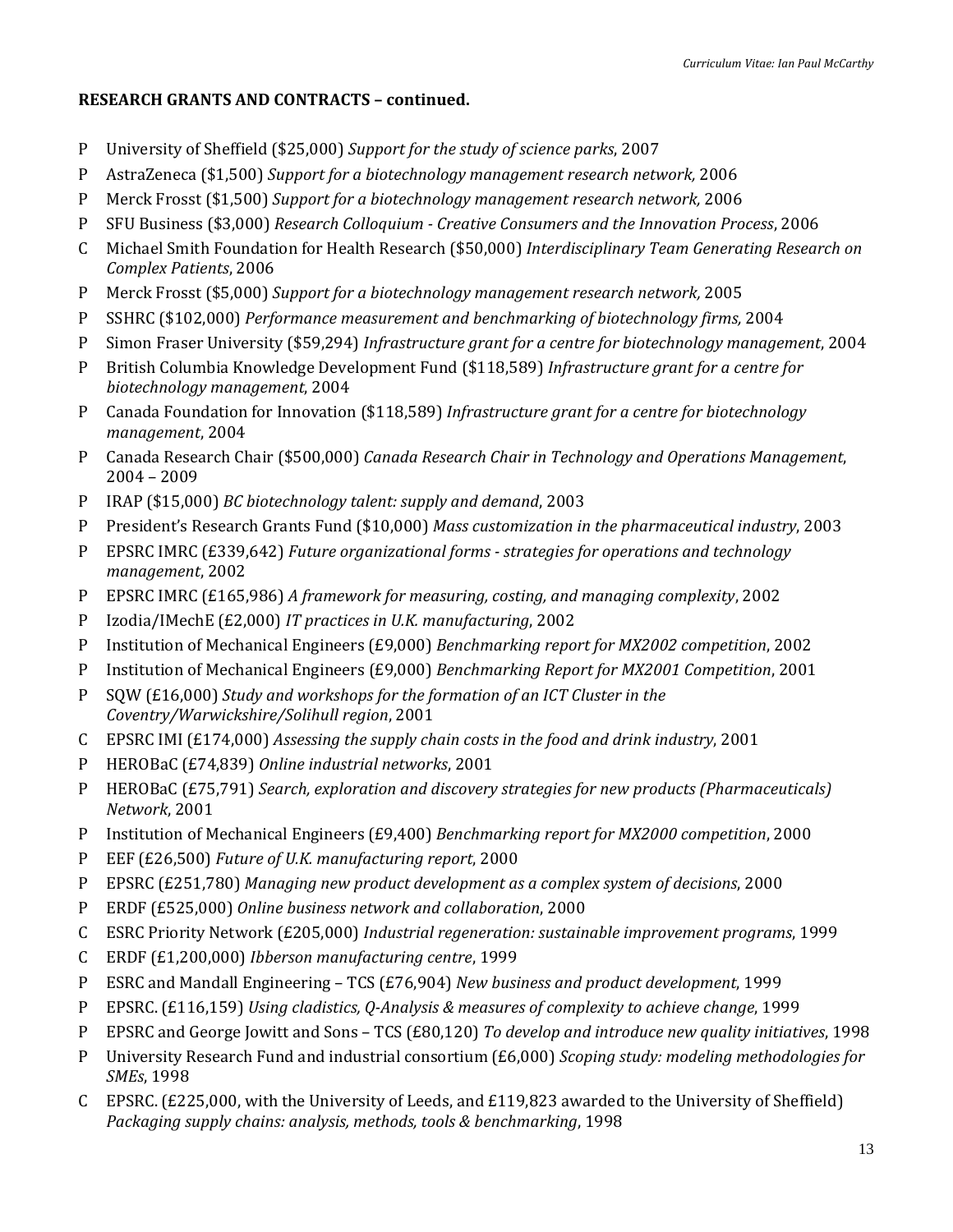### **RESEARCH GRANTS AND CONTRACTS – continued.**

- P EPSRC (£50,861) *A manufacturing complexity network*, 1998
- C ERDF and Coal Regeneration and Social Fund (£1,200,000 With Sheffield Hallam University) *Advanced product design centre*, 1998
- C EPSRC and Tinsley Bridge TCS (£640,000) *Process modeling and new product development*, 1998
- P EU Brite Euram (£53,834) *Cladistics and complexity as a tool for organisational change*, 1997
- P EU Technopole Cluster Project (£58,532) *The specification of a modeling and design tool for SMEs*, 1997
- P EU Technopole Grant with Mandall Engineering (£14,119) *The design of a computer aided estimating system*, 1997
- P EU Technopole Grant with Sandvik (£14,873) *The design and implementation of TPM system*, 1997
- P EU Technopole Grant with Richardsons (£14,691) *The design and implementation of a product costing system*, 1997
- P Mandall Engineering Ltd (£2,525) *Research support contribution*, 1996.
- C EPSRC and Thomas Turton Ltd TCS (£80,120) *To develop and introduce new processes to manufacture improved hammer tools using new materials*, 1996
- P EPSRC and Mandall Engineering Ltd TCS (£80,120) *Business development using advanced manufacturing methods*, 1996
- P The Royal Society (£870) *Conference grant*, 1996
- P EU Technopole Grant with Jowitt Grinding Wheels Ltd. (£10,826) *The design of a support arm for wheel production*, 1996
- P The Royal Academy of Engineering (£600) *International travel grant scheme*, 1996
- P EPSRC (£37,478) *The Development of a Manufacturing classification based on cladistics and the theory of natural selection*, 1996
- C Teaching Company Scheme with Tool and Steel Products Ltd (£76,536) *To introduce manufacturing methods and systems*, 1996
- P EU Technopole Grant with Kinetic Engineering (£29,148) *The specification and implementation of a parametric design facility*, 1996
- C Teaching Company Scheme with Rotary Electrical Company Ltd (£171,348) *To increase the company's share of the automated electric motor repair market*, 1995

### **TEACHING**

### **Simon Fraser University Teaching – Credit Programs**

Full Time MBA – BUS 724 Organizational Analysis

Part Time MBA – BUS 729 Capstone Business Simulation

Executive MBA in Aboriginal Business & Leadership – BUS 647 Entrepreneurship (formerly called BUS 664)

Executive MBA – BUS 603 Organizational Change

Executive MBA – BUS 780 Applied Project Supervision

North West B.C. Executive MBA – BUS 632 Operations Management

Alcan Executive MBA – BUS 632 Operations Management

Teck Executive MBA –BUS 632 Operations Management

Full Time MBA – BUS 715 Operations Management

Management of Technology MBA – BUS 758 Business Operations Design

Management of Technology MBA – BUS 780 Project Supervision

Management of Technology Online MBA – BUS 758 Business Operations Design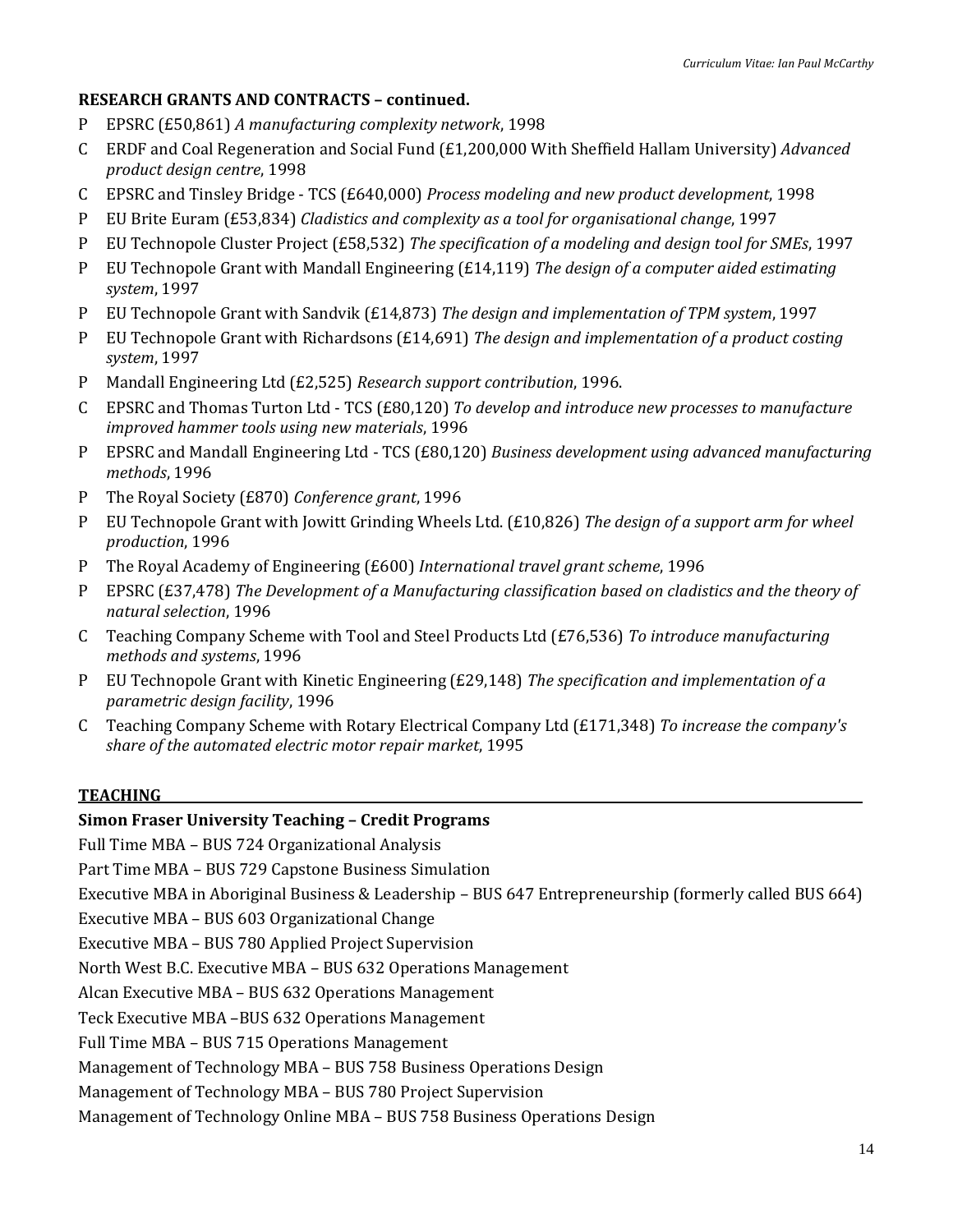### **Selection of Executive Education - Non-Credit Programs and Workshops**

Fraser Health – Innovation management Teck Resources – Change Management Teleperfomance - Gamification Cameco – Operations Leadership General Medical Practioners Program - Ensuring Quality: Roles, Responsibilities and Accountability Certified General Accountants Canada – Service Strategy Health Management Program - Service Excellence for Health Professionals Radical Leadership Program – Innovation Management for the computer game design industry British Columbia Transmission Corporation – Change Management Simulation PMC Sierra – Change Management Simulation PMC Sierra - Transmission Corporation – Organizational Ambidexterity Teligence - Social Networking as a Business: Processes and Constraints, Heilongjiang Government – Supply Chain Strategies Canadian Purchasing Managers Association – Creating Green Supply Chain Coast Capital Savings – Systems Thinking

### **University of Warwick Teaching**

M.Eng. - Business & Project Management Manufacturing Systems M.Sc. – Operations Strategy Manufacturing Systems M.Sc. – Business Operations Design Manufacturing Systems M.Sc. – Technology Management AstraZeneca M.Sc. – Operations Strategy Marconi M.Sc. – E-business Supervision of final year student projects

### **University of Sheffield Teaching**

M.Sc. – Technology & Project Management M.Sc. – Technology Audits Manufacturing & Technology Management M.Sc. – Manufacturing Management Manufacturing & Technology Management M.Sc. - Total Quality Management Executive M.B.A. – Operations and Supply Chain Management I and II Executive M.B.A. – Technology Management Examiner for Manufacturing Technology for the U.K. Chartered Institutions

### **Teaching Evaluations**

Each year I have been at Simon Fraser University I have attained an instructor's evaluation that places me in the top 10% of instructors. For period 2009-2010 I was awarded the TD Canada Trust Distinguished Teaching Award (2009-2010) at Simon Fraser University for excellence and distinction in teaching. This where students and faculty nominate and select a top teacher in the previous five-year period. Winners are eligible for the award after a 4 calendar-year hiatus (once every 5 years)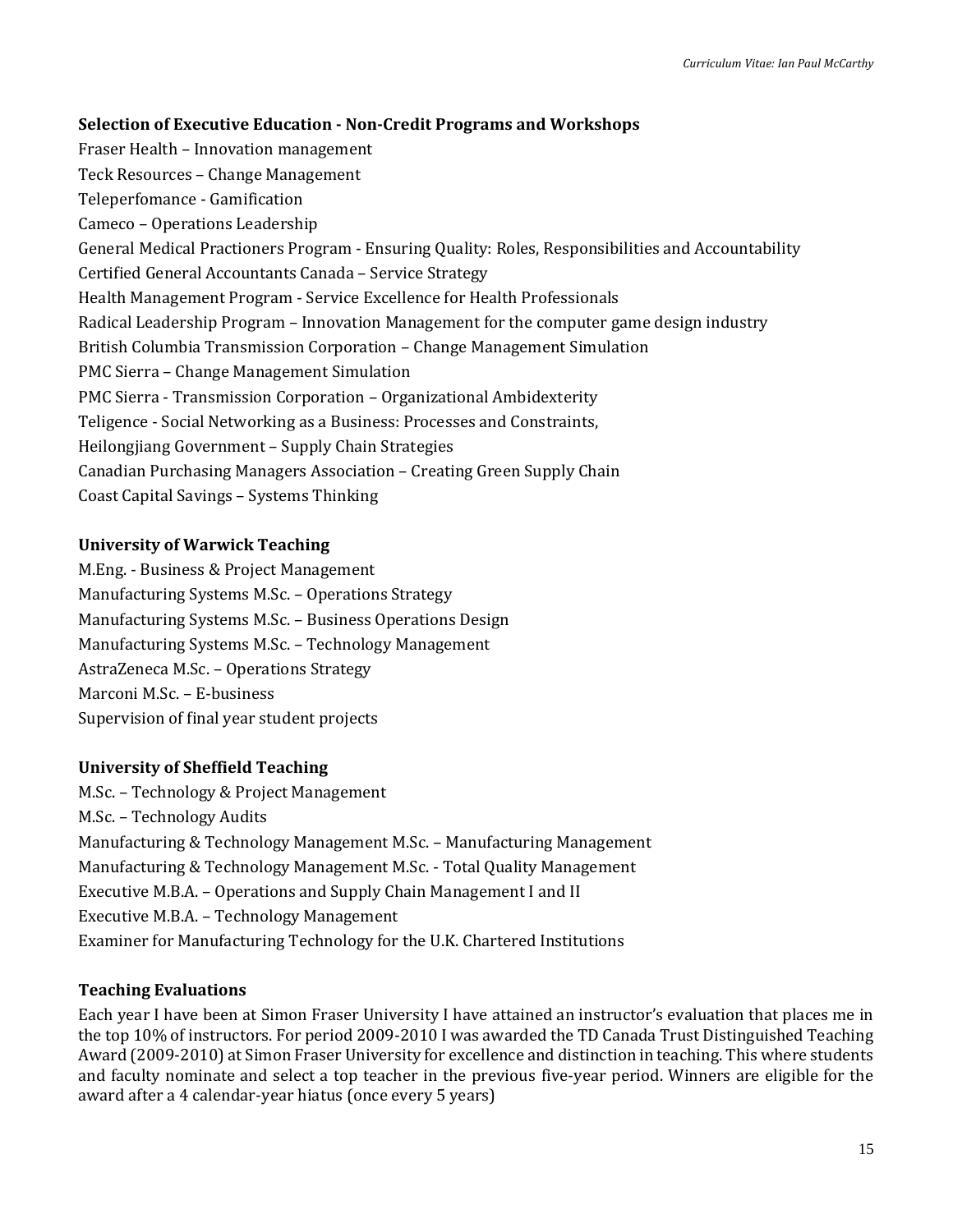### **PROFESSIONAL SERVICE**

### **Board Positions**

Advisory Board Member of WeVu (2017 – current) Advisory Board Member of CadMakers (2014 – current) Director of the Vancouver Youth Soccer Association (2017 –current) Director of Vancouver United Football Club (2013 –2017) Director of the Complexity Society (2003 – 2006).

### **Journal Editorial Boards**

Senior Editor for the *Journal of Engineering & Technology Management.*

Editorial Board Member for the following journals: *IEEE Transactions on Engineering Management*, *Technological Forecasting & Social Change, Journal of Engineering & Technology Management, Int. Journal of Services & Operations Management,* and *Production Planning & Control.*

### **Journal Reviewer**

Reviewer for the following journals:

*Academy of Management Review, Organization Science; Organization Studies, Int. Journal of Production Economics; Proceedings of the Royal Society; IEEE Transactions Engineering Management; Journal: Decision Support Systems; Int. Journal of Technology Management; Int. Journal of Production Research; Int. Journal of Operations & Production Research; Research in Engineering Design; Journal of Industrial Ecology; European Journal of Operational Research; Technovation, Journal of Systems Science & Complexity,* and *Bioeconomics.*

# **Research Council Memberships and Service**

A member of the Program Review Committee for the BC Ministry of Advanced Education (June, 2013)

Reviewer for the Academy of Finland (2011)

A member of the Program Review Committee for the Campus Alberta Quality Council (August 2010)

Member of Canada's Social Sciences and Humanities Resources Council Standard Research Grants Selection Committee 22 (Accounting, Finance, and Production and Operations Management (2008-2011)

Member of the Canada Research Chairs Program College of Reviewers (2004 – current)

College Member of the U.K.'s Engineering and Physical Sciences Research Council (2002 – current)

Advisory Board Member for the U.K. Advanced Institute for Management (2002)

Peer reviewer of grant applications, research centers and research programs (Systems Integration, Next Generation Manufacturing and Integrated Design and Manufacture) for the U.K. Economic and Social Research Council, the U.K. Engineering and Physical Sciences Research Council, and the Canadian Social Sciences and Humanities Resources Council.

# **Service at Simon Fraser University**

Associate Dean of Graduate Programs Beedie School of Business, Simon Fraser University (2014 - 2017) Academic Director of the PhD Program, Beedie School of Business, Simon Fraser University (2014) Academic Director of the Graduate Diploma of Business Administration, Beedie School of Business, Simon Fraser University (2014)

Member of the MBA Committee (2013 – 2014)

Director of the CPA Innovation Centre (2011 – current)